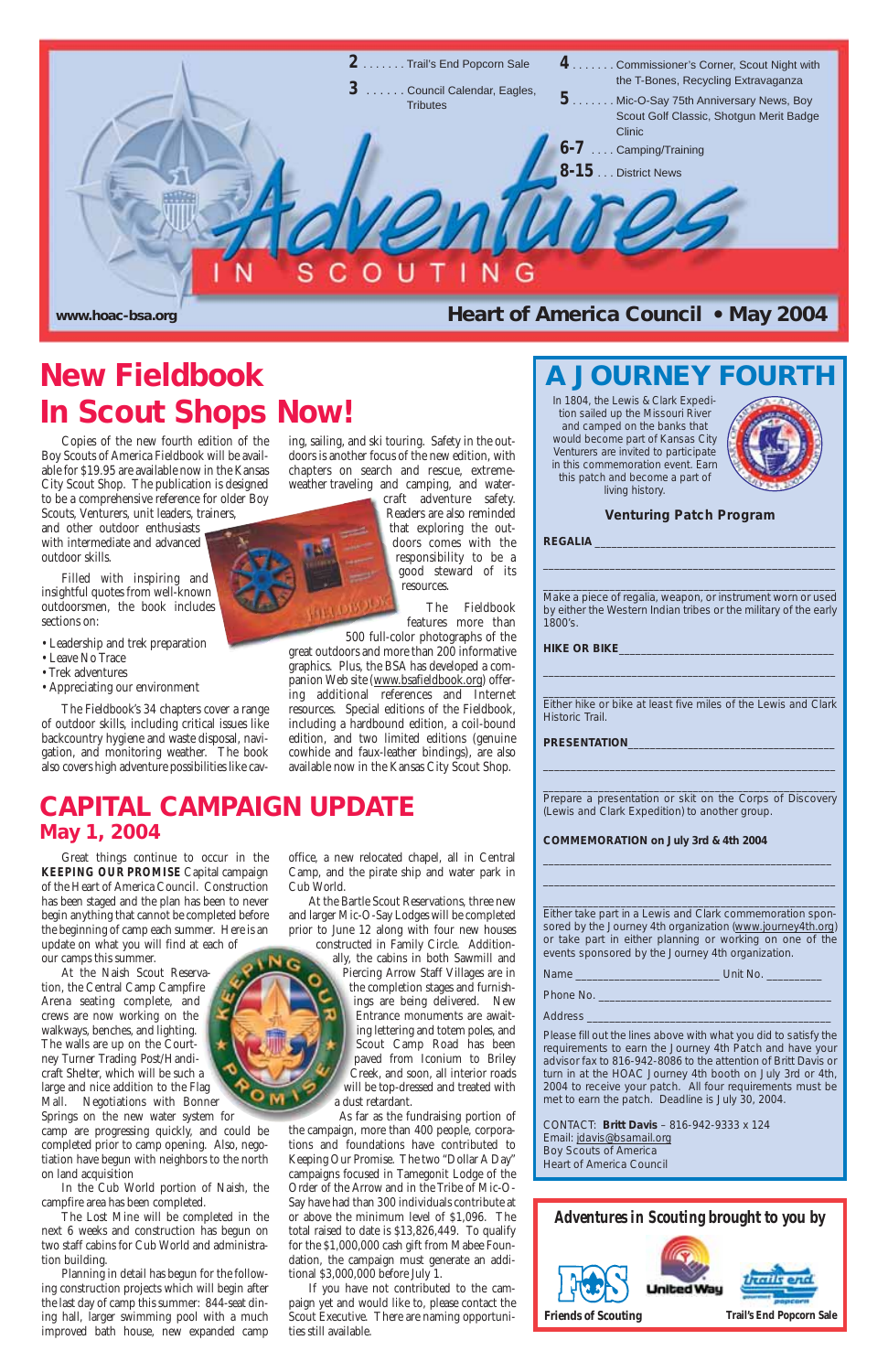# **2004 Trail's End Popcorn Sale**

## **Pre-view of What's to Come!**



32% Trained Commission = \$4.80  $$15$   $^{32\%}$  Irained Commission = \$4.80<br>**5** 30% Untrained Commissioin = \$4.50

Traits Ends

2004

20 oz. Chocolatey Caramel Crunch, 20 oz. White Chocolatey Caramel Crunch, 18 oz. Chocolatey Covered Pretzels, 18 oz. White Frosted Pretzels, and 12 oz. Chocolatey Peanut Clusters.

- •Popcorn Sale Ends Wednesday, December 1st, 2004
- •Final Orders Due to Council Monday, December 6th, 2004
- •Final Popcorn Distribution Saturday, December 18th, 2004
- •Popcorn Payment Due Friday, January 7th, 2005

#### **Gourmet Caramel Corn with Almonds and Pecans**

28 oz. Gourmet Caramel Corn with caramelglazed almonds and pecans packed in a new Outdoor Adventure Tin, "The River."

#### **Chocolate Lover's Tin**

32% Trained Commission = \$16.00 30% Untrained Commissioin = \$15.00 **\$50**

#### **Chocolatey Caramel Crunch**

24 oz. Gourmet Caramel Corn drenched in chocolatey goodness and packed in a new Holiday Collector Tin.

32% Trained Commission = \$4.80 30% Untrained Commissioin = \$4.50 **\$15**

# **Watch the June/July issue for your full**  ERNEL'S JOURNAI **Insert!**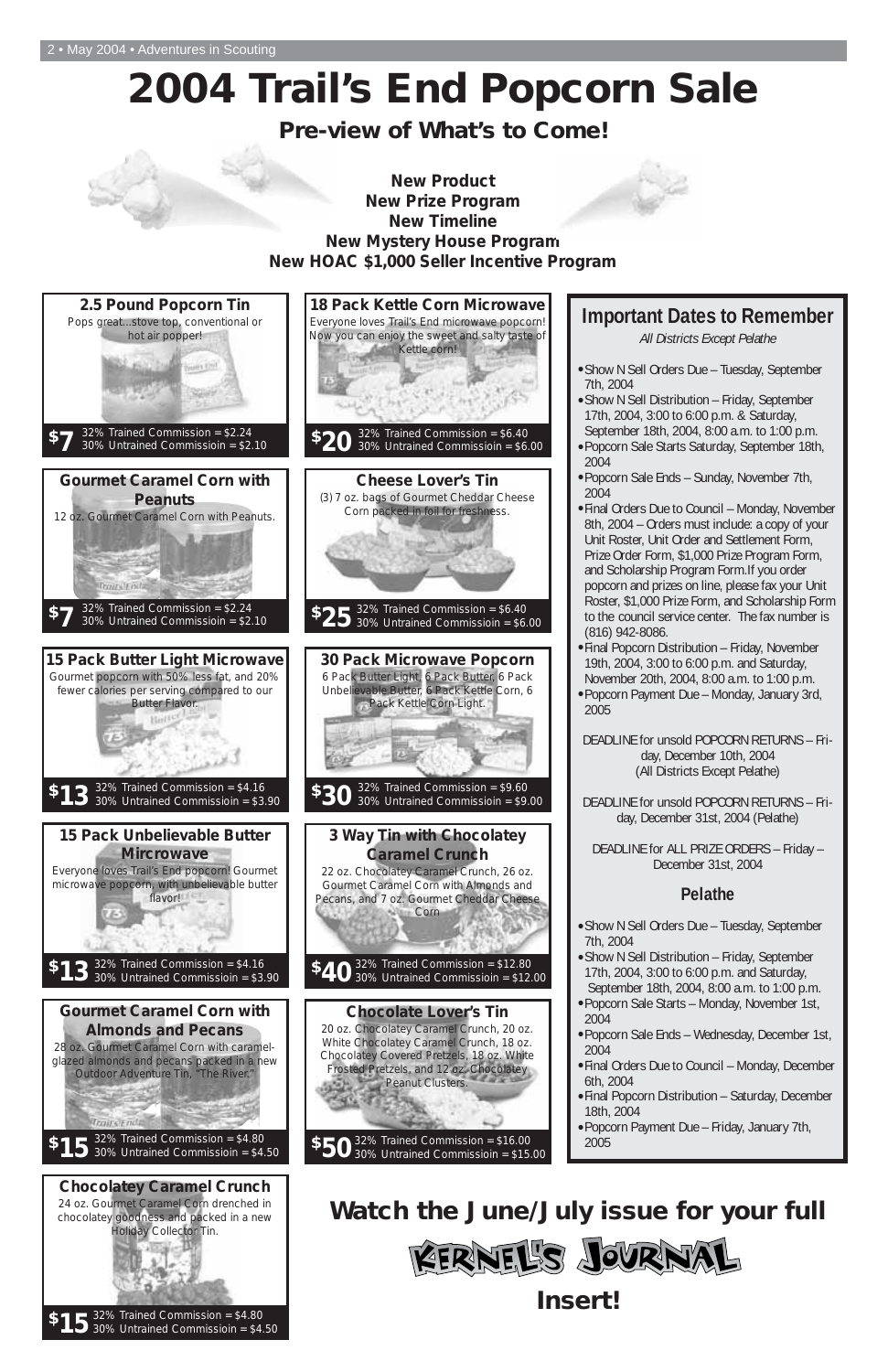|      |                               | <b>DISTRICT</b>                                                                                                                                                                                                                     |                                                                                                                                                                     | UNIT NAME                                                                                                                                                 |
|------|-------------------------------|-------------------------------------------------------------------------------------------------------------------------------------------------------------------------------------------------------------------------------------|---------------------------------------------------------------------------------------------------------------------------------------------------------------------|-----------------------------------------------------------------------------------------------------------------------------------------------------------|
| 1225 | Daniel Gene Schantz           | <b>Pioneer Trails</b>                                                                                                                                                                                                               | 1084                                                                                                                                                                | Dominic                                                                                                                                                   |
| 1214 |                               | <b>Pioneer Trails</b>                                                                                                                                                                                                               | 1084                                                                                                                                                                | Philip Jan                                                                                                                                                |
| 1214 | Stephen Edward Davidson       |                                                                                                                                                                                                                                     |                                                                                                                                                                     | Kyle Jaco                                                                                                                                                 |
| 1261 | Jonathan Adam Davis           |                                                                                                                                                                                                                                     |                                                                                                                                                                     | Justin Do                                                                                                                                                 |
| 1261 |                               |                                                                                                                                                                                                                                     |                                                                                                                                                                     | Colin Co                                                                                                                                                  |
| 1261 |                               |                                                                                                                                                                                                                                     |                                                                                                                                                                     | James Jos                                                                                                                                                 |
| 1320 |                               | <b>Thunderbird</b>                                                                                                                                                                                                                  | 1088                                                                                                                                                                | Kevin Sc                                                                                                                                                  |
| 1357 |                               | Thunderbird                                                                                                                                                                                                                         | 1210                                                                                                                                                                | Daniel Pa                                                                                                                                                 |
| 1378 | Adam Jeffery Burch            | <b>Thunderbird</b>                                                                                                                                                                                                                  | 1264                                                                                                                                                                | Jeremy A                                                                                                                                                  |
| 1418 | James Michael Biven           | Trailhead                                                                                                                                                                                                                           | 10                                                                                                                                                                  | Geoff Cla                                                                                                                                                 |
| 1444 | Daniel Bryan Duddy            | Trailhead                                                                                                                                                                                                                           | 257                                                                                                                                                                 | Thomas 1                                                                                                                                                  |
| 1633 |                               |                                                                                                                                                                                                                                     |                                                                                                                                                                     | Mark Ne                                                                                                                                                   |
| 93   | Michael Frank Andersen        |                                                                                                                                                                                                                                     |                                                                                                                                                                     | Ryan Da                                                                                                                                                   |
| 189  | Eric Patrick Hafner           |                                                                                                                                                                                                                                     |                                                                                                                                                                     | <b>Tyler Ma</b>                                                                                                                                           |
| 247  | Hunter Andrew Brandt          |                                                                                                                                                                                                                                     |                                                                                                                                                                     | Kyle Alle                                                                                                                                                 |
| 295  |                               |                                                                                                                                                                                                                                     |                                                                                                                                                                     | Jason Da                                                                                                                                                  |
| 295  | Carl Louis Hinchey            |                                                                                                                                                                                                                                     |                                                                                                                                                                     | Zachary                                                                                                                                                   |
| 59   | Alexander Stanford Anderson   |                                                                                                                                                                                                                                     |                                                                                                                                                                     | <b>Matthew</b>                                                                                                                                            |
| 59   | Jacob Dillon Esau             |                                                                                                                                                                                                                                     |                                                                                                                                                                     | <b>Brandon</b>                                                                                                                                            |
| 59   | <b>Weston Summers Norwood</b> |                                                                                                                                                                                                                                     |                                                                                                                                                                     | Brook Ke                                                                                                                                                  |
| 1024 | Jonathan Paul Johnson         |                                                                                                                                                                                                                                     |                                                                                                                                                                     | Travis Ca                                                                                                                                                 |
| 1060 | Joshua Hayes Geddis           |                                                                                                                                                                                                                                     |                                                                                                                                                                     |                                                                                                                                                           |
|      |                               | UNIT NAME<br>Matthew Joseph Blackwood<br><b>Trevor Michael Livingston</b><br><b>Charles Patrick Shinogle</b><br>Christopher Michael Kitahara<br>Patrick John Carpenter<br><b>Travis Robert Vogel</b><br><b>Bradley James Graves</b> | Trailhead<br>Trailhead<br><b>Twin Rivers</b><br>Twin Rivers<br><b>Trails West</b><br>Trails West<br>Trails West<br>Trails West<br><b>Trails West</b><br>Trails West | Red-Tailed Hawk 122<br>Red-Tailed Hawk 201<br>Red-Tailed Hawk 201<br>Red-Tailed Hawk 412<br>284<br>284<br>74<br>130<br>86<br>86<br>86<br>86<br>401<br>494 |

Kaw 160 Jacob Thomas Brownback Michael James Deal

| <b>DISTRICT</b>    |      | <b>UNIT NAME</b>             |
|--------------------|------|------------------------------|
| Pioneer Trails     | 1084 | Dominic Gerard Ishmael       |
| Pioneer Trails     | 1084 | Philip James Noonan          |
| Red-Tailed Hawk    | 122  | Kyle Jacob Boomer            |
| Red-Tailed Hawk    | 201  | Justin Douglas Machamer      |
| Red-Tailed Hawk    | 201  | <b>Colin Cook Smalley</b>    |
| Red-Tailed Hawk    | 412  | James Joseph Partridge       |
| Thunderbird        | 1088 | Kevin Scott Lindsey          |
| Thunderbird        | 1210 | Daniel Paul Cook             |
| Thunderbird        | 1264 | Jeremy Andrew Blunt          |
| Trailhead          | 10   | Geoff Clark Murray           |
| Trailhead          | 257  | Thomas Patrick Grafton       |
| Trailhead          | 284  | Mark Nelson Barta            |
| Trailhead          | 284  | Ryan Danner Dunn             |
| Twin Rivers        | 74   | <b>Tyler Martin Ahrens</b>   |
| Twin Rivers        | 130  | Kyle Allen Sullivan          |
| Trails West        | 86   | Jason Dale Mullins           |
| Trails West        | 86   | Zachary David Newman         |
| Trails West        | 86   | <b>Matthew Earl Seifert</b>  |
| Trails West        | 86   | Brandon Lyle Vaille          |
| Trails West        | 401  | <b>Brook Kenneth Partain</b> |
| <b>Trails West</b> | 494  | Travis Campbell Philipp      |
|                    |      |                              |

Blue Elk 1138 Stephen Michael Daily Blue Elk 1138 Tyler James Parrish Blue Elk 1138 Samuel Joseph Alexander Scaggs Blue Elk 1173 Scott Michael Randall<br>Blue Elk 1201 Terry Daniel Slayton 1201 Terry Daniel Slayton Blue Elk 1203 Benjamin Jacob Anderson<br>Blue Elk 1203 James Darrell Bullard Blue Elk 1203 James Darrell Bullard<br>Blue Elk 1223 Christopher Stacey W Blue Elk 1223 Christopher Stacey Wohlert Blue Elk 1266 Christopher Scott Dennis Blue Elk 1266 Ryan Michael Robinson<br>Blue Elk 1282 Nathan Charles Kalthoff Blue Elk 1282 Nathan Charles Kalthoff<br>Blue Elk 1334 Justin Tyler Gann Blue Elk 1334 Justin Tyler Gann Blue Elk 1334 Daniel Mark Yeargin Blue Elk 1846 Eric Damon Adlard<br>Blue Elk 2146 Richard Joseph Misl 2146 Richard Joseph Miskimins **DISTRICT UNIT NAME Eagles**

Kaw 66 Alexander Thomas Gerges

#### Adventures in Scouting • May 2004 • 3

#### **May**

- **1** Bartle Work Day
- **5** CSDay Camp Staff Meeting
- **7** Day Camp Fees Due
- **7** Climbing Instructor Training
- **8** HRB Staff Orientation
- **11** Executive Board Meeting
- **12** Bear Camp Final Pay Due
- **12** FOS Celebration
- **12** Pow Wow Staff
- **13** OA LEC Meeting
- **14** OA Induction Weekend 2
- **14** Bear Camp Fee Due
- **15** Bartle Work Day
- **19** Web Camp Final Pay Due
- **19** Council Training Meeting
- **21** Webelos Camp Fee Due
- **25** Rotary Cmp Staff Meeting
- **25** Commissioner Meeting
- **26** Advance Committee Meeting

#### **29** OA Flag Retire-OA

#### **June**

- **5** TN Staff Week
- **5** HRB Staff Week
- **8** Executive Committee Meeting
- **12** MOS 75th Anniversary Adult using bus transportation
- **12** MOS 75th Anniversary Youth using bus transportation
- **12** MOS 75th Anniversary Youth WITHOUT bus transportation
- **12** MOS 75th Anniversary Celebration
- **12** MOS 75th Anniversary Adult WITHOUT bus transportation
- **13** TN BS Camp 1
- **14** HRB Session 1
	-
	-
- 
- 
- 
- 
- 
- 
- 
- 
- 
- 
- 
- 
- 
- 
- **25** MOS She She Be
- **27** MOS Tribal Cncl
- **27** MOS Call Night
- **27** TN BS Camp 3
- **29** MOS Warrior
- **30** OA Tap Out Ceremony
- **30** MOS Call/Orientation
- 
- 
- 
- 
- **15** MOS She She Be
- **16** School Night Training
- **16** CL Membership Committee Meeting
- **16** OA Tap Out Ceremony
- **17** OA Induction Ceremony
- **17** MOS Tribal Council
- **17** MOS Call Night
- **19** MOS Call/Orientation
- **19** MOS Warrior
- **20** TN BS Camp 2
- **21** MOS Tribal Council
- **21** MOS Brave
- **22** Rotary Camp Staff Meeting
- **23** Rotary Camp Pay Due
- **23** OA Tap Out Ceremony
- **24** OA Induction Ceremony
- **24** HRB Session 2
	-
	-
- 
- 
- 
- 
- 



Thousands of years ago, intrepid Egyptian explorers traveled hundreds of miles down the longest river in the world -- the Nile. Join a team of archeologists and researchersas we study the three animals the Egyptians feared the most - Hippos, Lions and Crocodiles - and explore a newly discovered dig site in the Kibale National Forest in Africa. And the best part is, you can join in the adventure without ever leaving Kansas City!

Program includes dinner, S'mores around the campfire, and continental breakfast in the morning.

Also, be sure to check out our various summer day camp programs!

## **Council Calendar**

**In Memory of:**

**James R. Byers**

John and Alison Orndorff Chris and Marilyn Anderson

Debra Manly Sharon Shanks Richard Zimmerman

Lynn Rolf, Jr.

Walt and Barbara Ringel Marilyn Schneider Charlie and Kay Sanders Charles and Shirley Rogers

Dean and Patty Poff Stan and Sharon Schloer Rich and Sue Goldsmith Barry and Carol Bazemore Jeremy and Amy Schroeder Wayne and Bonnie Clinkingbeard Joe and Rochelle Anderson Ron and Cindy White Pat and Cathy Dennison Ron and Sherry Brumit Walter and Betty Cordt

Ken and Ruth Fraser Jack and Laurie Gleason Tony and Pat DiLeonardo Jim and Alicia Moody Mike and Sheila Prevou

**Clifford Dunn** Jack Krumme

Eugene Harper Valorie Leakey

**Robert J. Barber**

Mr. And Mrs. Robert O'Keefe

**In Honor of:**

**Graham Nelson**

Howard and Dotty Krohn

**Bruce White**

Greater KC Chapter of ARMA

International

**Tribute Funds**

## **Get a Leather Bead!**

Bring your Cubs and Webelos in to learn about leather, its uses, where it comes from and **work on a leather project**. The only cost to you is the cost of the project. Most projects cost less than \$6.00 per boy.

We have Knife Cases, Coup Fobs, Kneckerchief Slides, Coasters and many other Leathercraft projects.

It's a blast for the kids and the adults. Call and schedule your den today. The Leathersmith Supply Co.

> **The Leathersmith Supply Co. 9335 W. 87th, Overland Park, KS 66212 913-901-0105**

# **Call David Chinnery for:**

• Home Loans • Commercial Loans • Consumer Loans

## 816-554-7000

**FDIC** 

301 S.E. Main . Lee's Summit www.first-community-bank.com

The Bank That Makes Loans First Community Bank

Handcrafted Native American Accessories *Home of the O ome of the Original P riginal Peach Nehi Float!* (also featuring Mama G's Pizza) Check out our camp & craft supplies for Scouting. For more information, Call us at (417) 646-2221, E-MAIL US AT ICOSTORE $@$ TRI-LAKES.NET OR VISIT OUR WEBSITE AT www.scottsiconiumstore.com

ts Conium S

Cost Friday Nights: FOTZ Members: \$40, Non-FOTZ: \$45<br>Saturday Nights: FOTZ: \$50, Non-FOTZ: \$55

For dates, times, and to Register, visit our website at www.kansascityzoo.org or call the Education Hotline at \$16-513-5723.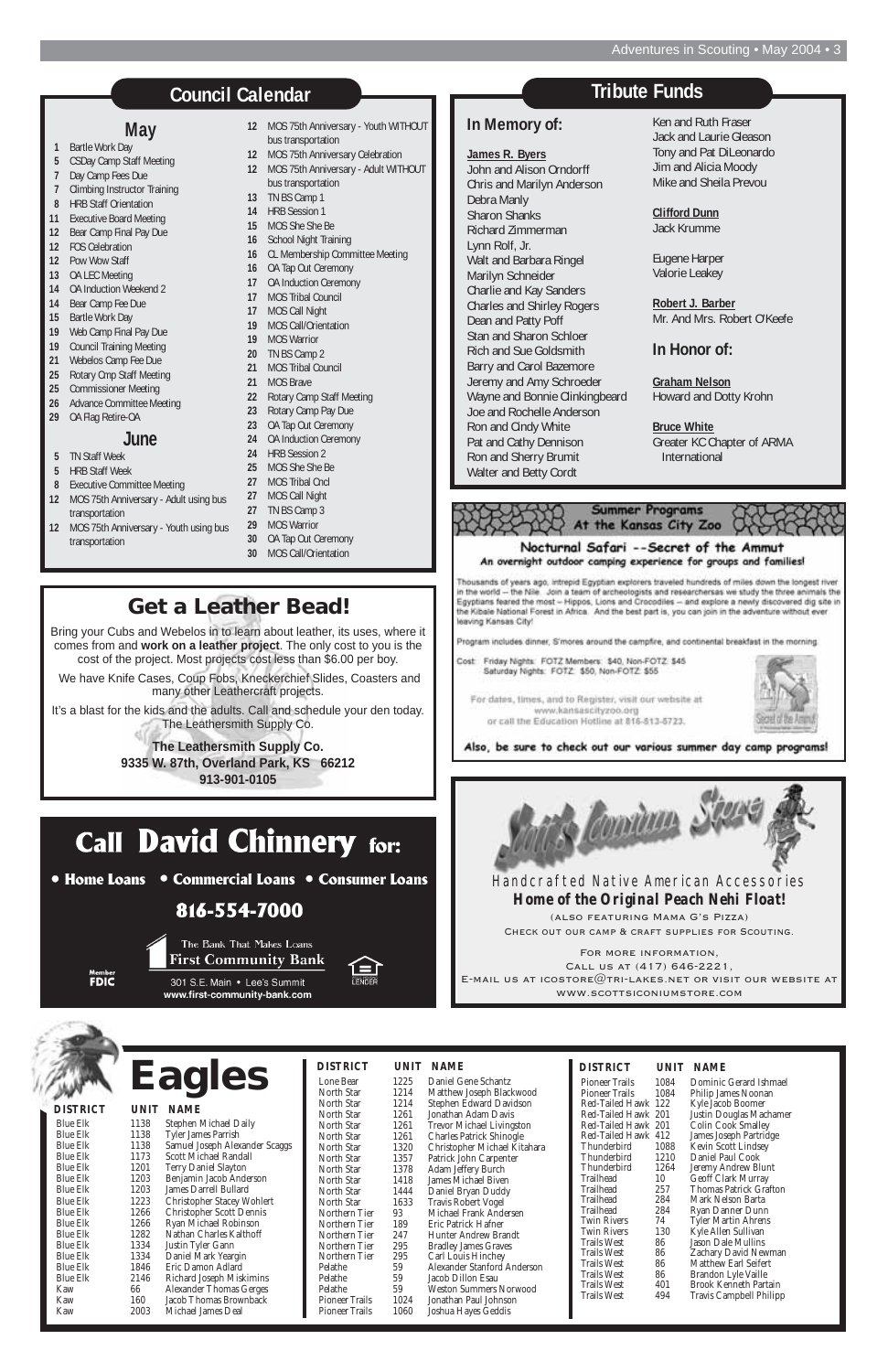#### **REGISTRATION**

District \_\_\_\_\_\_\_\_\_\_\_\_\_\_ Pack \_\_\_\_\_\_\_\_ Troop \_\_\_\_\_\_\_\_ Unit Contact \_\_\_\_\_\_\_\_\_\_\_\_\_\_\_\_\_\_\_\_\_\_\_\_\_\_ Phone \_\_\_\_\_\_\_\_\_\_\_\_\_\_\_\_\_\_\_\_\_\_\_\_\_\_\_\_

Address \_\_\_\_\_\_\_\_\_\_\_\_\_\_\_\_\_\_\_\_\_\_\_\_\_\_\_\_\_ City/State/Zip\_\_\_\_\_\_\_\_\_\_\_\_\_\_\_\_\_\_\_\_\_\_\_

#### **CAMPOUT PACKAGES**

 $\_$  Grass/Berm Seats @ \$16 ea. = \$ $\_$   $\_$   $\_$ Select Seats @ \$17 ea. = \$ $\_$ 

#### **GAME ONLY**

 $\angle$  Grass/Berm Seats @ \$4 ea. = \$ $\angle$   $\angle$  Select Seats @ \$5 ea. = \$ $\angle$ 

CREDIT CARD # \_\_\_ \_\_\_ \_\_\_ \_\_\_ \_\_\_ \_\_\_ \_\_\_ \_\_\_ \_\_\_ \_\_\_ \_\_\_ \_\_\_ \_\_\_ \_\_\_ \_\_\_ \_\_\_

Exp \_\_\_\_\_\_\_\_\_\_\_\_ NAME ON CARD \_\_\_\_\_\_\_\_\_\_\_\_\_\_\_\_\_\_\_\_\_\_\_\_\_\_\_\_\_\_\_\_\_\_\_\_\_\_\_\_\_\_\_

#### **Exit I-435 in either direction. Exit West to State Avenue to 110th.**

On this special night, you and your Scouts will receive reduced admission to the game. The T-Bones are also sponsoring an exclusive overnight experience for your Scouts. Their "Outfield Campout" package includes the following:

**• Admission to the game • Two movies on the Big Screen! • Late night concession stand • Breakfast on Sunday • Event Patch • Meet "Sizzle the Bull," T-Bones Mascot**

To participate in this exciting event, please complete the registration form below and return it to the address below by May 20th. For more information, contact Brandon Smith at 913/328-5623.

#### **Please mail order and payment to:**

KC T-Bones, 1800 Village West Parkway Kansas City, KS 66111

Tickets for the event will be mailed directly to your contact person.

Please note that the grass/berm area is equivalent to General Admission or Standing Room Only. As well, lawn chairs and coolers will not be permitted into the ballpark for the game or campout.



Tickets available at the Kemper Arena Box Office, all ticketmaster outlets, ticketmaster.com or charge by phone 816-931-3330.

## **Scout Night with the T-Bones Vs. St. Paul Saints 7:05 pm Game Time, Saturday, June 5, 2004 Community America Ballpark, 110th and State Avenue**

## **Camp Commissioners – Key Members of the Team**

#### **New Summer Time Recycling Extravaganza!**

A nu

Scouting for Cartridges is offering a summer bonus, Summer Time Rewards!

When we recycle, everyone wins. All Units collecting and turning in over 150 acceptable cartridges, between June 1 and August 31, 2004 will win an Ice Cream Party for their whole Unit! But that's not all! The Unit collecting and returning the greatest number of acceptable cartridges during the summer months will receive the Grand Prize of a Pizza and Pop Party for their whole Unit!

Please contact Tim at 913-307-2147 or visit www.scoutingforcartridges.com for details or to join Scouting for Cartridges

Ahhh, May! This month competes with September, I think, to be the busiest month of the year – especially if you have school children

and Scouts in your family. As commissioners we need to be aware that unit leaders are particularly stressed this month. We are near the end of both the rechartering season and the annual Friends of Scouting Campaign. If your units have a spring recharter date, I hope you can say that they all were sub-



May is also the month that both unit leaders and the commissioner team begin the final preparations for summer camp. Training sessions will soon take place and then commissioners will begin contacting unit leaders who will be bringing young Scouts to camp. Last year I suggested that campsite commissioners also contact the unit commissioner – with more information they are better able to serve the unit at camp. Likewise I asked the campsite commissioners to complete the summer camp evaluation sheet for each unit to help the unit commissioner know how his/her unit did at camp. I am asking for these to happen again this year. This information flow between commissioners is key to BOTH groups' ability to provide excellent unit service.

The campsite commissioner is in a unique position to observe the unit in a 24 hour / 7 day a week environment – Scouting in action. A unit's performance in this environment helps a



commissioner (district or campsite) to know what information and resources would be helpful to strengthen the unit even further. Feed-

> back from this environment also helps the district know what leaders deserve recognition and what training programs should be organized to strengthen the district overall. I hope you can see how great unit service starts with good communication between these unit service teams.

> Last year we learned that campsite commissioners needed a better information

source from which to locate a name and phone number of the unit commissioner for the appropriate unit. District Commissioners have compiled this list for each district and we will get those lists into the hands of the reservation commissioners. In turn, the reservation and lead commissioners will be encouraging campsite commissioners to observe their units and share the evaluation back with the districts.

Campsite commissioners are asked to do many functions while at camp, including helping with the dining hall, parking and traffic control, honor camping program duties, etc. I support and participate myself in some of those duties when I am at camp. But a campsite commissioner's primary job in camp is to help their units succeed at camp – and doing that job well involves frequent contact, building good relations with the unit leaders, understanding the resources available to the unit, and evaluating that unit's performance and needs. Your job is key to having stronger units. I encourage you to use the resources of the group and make contact with unit commissioners prior to camp and carefully fill out the evaluations so that the district team can carry on the rest of the year.



Kemper Arena<br>American Royal Center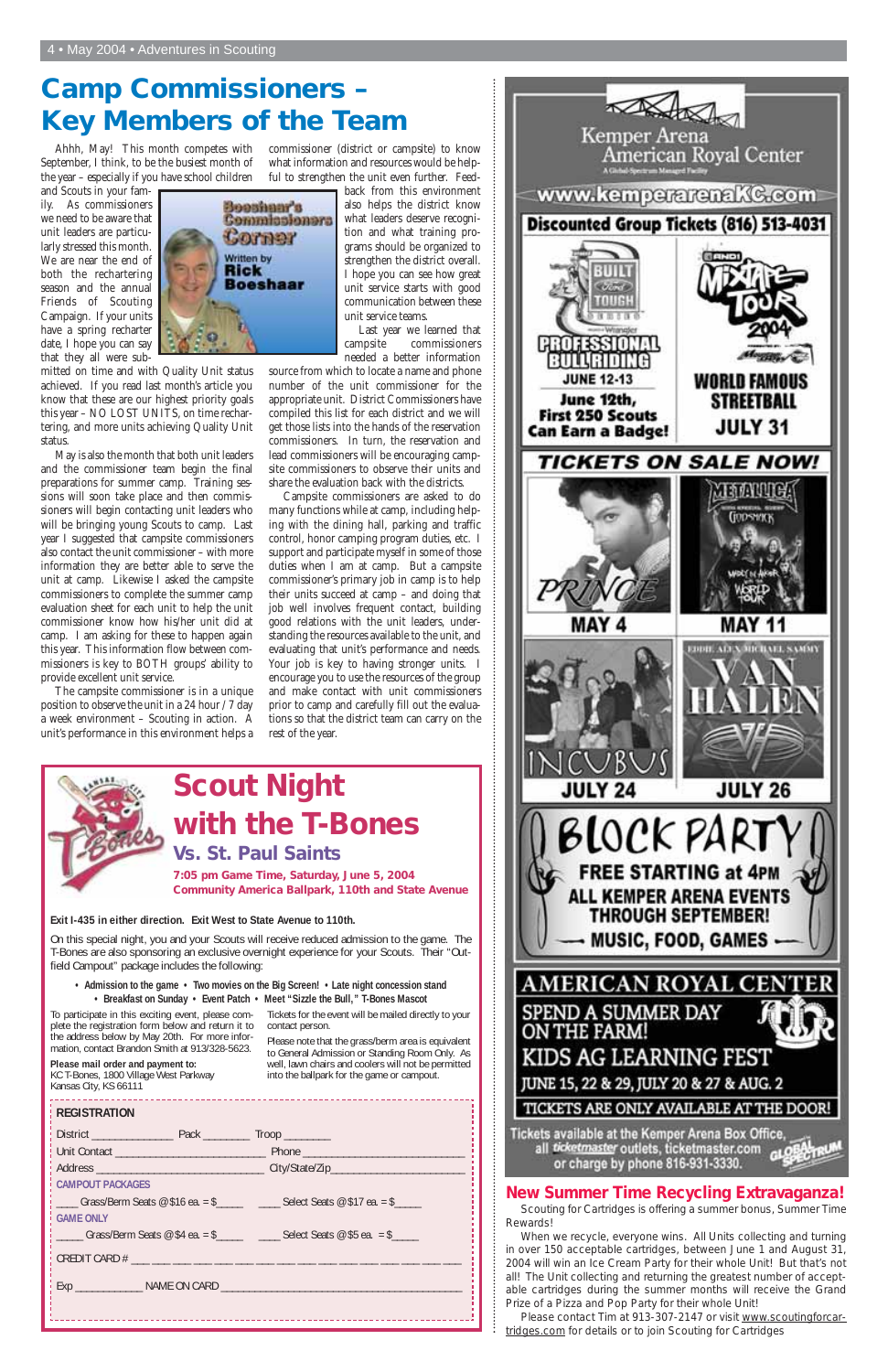Thank you for your interest in the Shotgun Merit Badge program being offered at Powder Creek Shooting Club in Lenexa, Kansas. To

ensure that a quality experience is provided, registration is limited to the first 60 Scouts that sign up, ages 14 and up.

- Once registered, participants will receive a packet containing requirements and detailed expectations.
- Registration is \$25 per Scout, which includes one hour of safety instruction, personal instruction from NSCA Certified Instructors and registered BSA Merit Badge Counselors, ammunition, gun use, and Saturday lunch.
- Troops that would like to stay overnight on Friday may do so free of charge. Ground fires are not permitted. All instruction will be completed by 4 p.m. on Saturday.
- The event will begin at 8:30 a.m. on Saturday morning, with registration proceeding at 7:30 a.m. Each participant must check in and receive their identification card, in order to participate in the merit badge program.
- This event coincides with a celebrity shooting competition, which financially supports the Heart of America Council.

#### **Shotgun Merit Badge Clinic**

#### **Tony Adams & Friends Sporting Clays for Scouting June 18th & 19th, 2004**

## **Mic-O-Say 75th Anniversary Celebration May News**

The grass is green, the leaves are out, the staff is (mostly) hired, and Scouting units all over the council are making preparations for a great summer camping season – the 75th Camping Season at the H. Roe Bartle Scout Reservation. The final preparations are underway for the 75th Anniversary of Mic-O-Say on June 12th. During the first week of June each person registered will receive their registration package in the mail. Inside this package will be their credentials to gain access to the reservation, their confirmation of their bus departure time and place (if they signed up for bus transportation), a special edition of Inner Circle magazine which will serve as our program for the event., and a special insert to that Inner Circle which will feature the companies and individuals who, through their generous underwriting contributions, labor, or in-kind gifts, made possible the lower fees we all paid to attend this event.

#### **Registration Validation**

We heard that some of you did not know whether your online registration "took." And since the fees go up this month and up again on June 1st (to encourage everyone to register early enough to permit us to prepare for the right size crowd), clearly it is important to know one way or the other if you are properly registered. To validate your registration, we took our entire registration list as of last week, and posted their names on the web site. Go to the 75th Anniversary section of the council's web site and click on the link within the registration section to see the alphabetical list and make sure you are registered. Call the Scout Office if you believe you are registered and don't find your name. The list will be updated at least every other week as changes come in. This month our volunteer registration workers will begin preparing the registration packages for mailing, so you should check the list soon to make sure you are registered.

#### **Registration Update**

The program is jam-packed with so many activities for Venturers to select that the biggest challenge might be just what to chose, if anything at all. It's a very laid-back time, with no pressures, no advancement requirements, and no "score keepers". The primary goal is for everyone to enjoy themselves and go home ready to tackle what ever it is they need to tackle. (Who said school?)



A BIG "HOW HOW" goes out to all the unit leaders who organized their youth registrations last month. Those young tribesmen will thank you as well for making it possible for them to attend this very special event. Over 3200 tribesmen are now registered to be with us on June 12.

#### **Souvenir Apparel Deliveries**

| Shot Gun Merit Badge Clinic Registration Form                                                                                                                                                                                  |
|--------------------------------------------------------------------------------------------------------------------------------------------------------------------------------------------------------------------------------|
|                                                                                                                                                                                                                                |
|                                                                                                                                                                                                                                |
|                                                                                                                                                                                                                                |
|                                                                                                                                                                                                                                |
|                                                                                                                                                                                                                                |
| Phone: ( ) and the contract of the contract of the contract of the contract of the contract of the contract of the contract of the contract of the contract of the contract of the contract of the contract of the contract of |
| Troop #: _______________ District: ______________                                                                                                                                                                              |
| Camping? ______________ If yes, including adults, how                                                                                                                                                                          |
| many will be camping? ________                                                                                                                                                                                                 |
|                                                                                                                                                                                                                                |

A second shipment of 75th Anniversary souvenir apparel orders was delivered last month, and a third shipment can be expected in May. If you placed your order online before April 17, or left an order at the Tribal Roundup, we will make every effort to deliver your merchandize before the June 12 event. We will keep the souvenir items up for sale all through the summer and will make deliveries whenever the order quantities are sufficient to produce the items.

#### **Souvenir History Videos / DVDs Will Only Be Produced ONCE**

**Council** is in the amount of \$\_ is enclosed. *(A portion of your fee/contribution is taxdeductible.)*

If you have not ordered a video or DVD of Mic-O-Say's history, with its sound clips, and captured film footage of the people, places and events that made Mic-O-Say what it is today, then you need to get online immediately and order your copy. Orders will be taken online and down at camp only through the end of the Anniversary Celebration on June 13th. After we have the video footage of the event that weekend to make our final chapters, the videos/DVDs will be produced and mailed to everyone who ordered one. To keep the purchase price low, we expect to produce and mail this ONLY ONCE. Don't wait to decide. The \$15 price is a very good bargain, and the value of this souvenir will only increase as you realize what a treasure of memories you have captured. Those who place their order can expect to receive their video or DVD before August 1st.

*Registration/Check-In: 7:00 a.m. Shotgun Start: 7:30 a.m. Lunch will be served after your round No Denim, Collared Shirts only, Soft Spikes only! Registration/Check-In: 7:00 a.m.<br>Shotgun Start: 7:30 a.m.<br>Lunch will be served after your round<br>No Denim, Collared Shirts only, Soft<br>Spikes only!* 

#### **Rededication Trek is Your Path to Diamond Anniversary Coups**

## $S(G(0)U)$ GLASSIG **Monday, May 17, 2004 Monday, May 17, 2004 Deer Creek Country Club Deer Creek Country Club**

The Generations Past committee has put together a very special "trek" for you to follow when you get to camp on June 12. Beginning at Parry Lodge or that special place you spent your nights out, the trek continues to Blue Elk Lodge, the Skipper's Cabin, the Great Hall and Memorial Chapel, the Mic-O-Say craft lodge, the new Spirit Trail, She-She-Be Council Ring, the Point, the Paint Trail, Lone Bear Council Ring, and Heart-in-Hand Tipi. Bringing back memories of your long and hazardous trail to the inner circle, the trek will be self-led from a guide published in our program magazine. The committee, however, will provide guides at many of the stops to help point out key elements of our history that you may never have noticed very closely. Sure to be a meaningful experience, the Generations Past committee expects nearly every attendee to want to retrace his or her steps along the trail, to rededicate themselves to the commitments we have all made, and to receive your special Diamond Anniversary coveted coups from a chieftain near the end of the trek.

## **Second Annual Summer Blast for Venture Crew Members, August 13-16, 2004**

As a follow-up to last year's highly successful Venturing Bartle Blast, the Heart of America Council will offer a second, even greater Venturing Blast August 13 – 16.

Reservations now being accepted. The camp fee for Venturers is \$75.00 and for Leaders is \$50.00. There is a \$15.00 non-refundable deposit due with reservation for each Venturer and Leader. The balance is due by Wednesday, July 21, 2004 along with the names of the Venturers and Leaders that will be attending. A late fee of \$10.00 will be assessed for all reservations not paid in full by July 21, 2004. There will be a \$15.00 cancellation fee for reservations not cancelled before July 21, 2004. For the full fee schedule, view the 2004 Summer Camp Fee Schedule. Information for 2004 Bartle Blast is now available for downloading. The leader's guidebook may be accessed through the HOAC Website Camping page and has all the information you will need to get ready for the 2004 Blast.

## **Heart of America Council Boy Scouts of America** Annual

**For more information:** Contact Lori Gooding, Finance Director & Event Coordinator, at (816) 942-9333 ext: 154 **Make checks payable to:** HOAC, 10210 Holmes Rd., Kansas City, MO 64131

**This event does pose potential for dangerous situations, please act responsibly and have plenty of adult supervision.**

## **Registration Form**

**SPONSORSHIP AND TOURNAMENT FEE INFORMATION:**

#### ❑ **TITLE SPONSOR** – \$12,000

*Tournament named for you or your company; entitles you to twelve (12) complimentary tournament registrants.*

❑ **HOLE SPONSOR** – \$1,600 *Sponsor a hold for the tournament and you will receive four (4) complimentary registrations.*

❑ **TEAM SPONSOR** – \$800 *Underwrite your own team of four golfers.*

❑ **INDIVIDUAL PLAYER** – \$200 *Register to play and we will place you in a foursome.*

#### My check made **payable** to the **Heart of America**

NAME: \_\_\_\_\_\_\_\_\_\_\_\_\_\_\_\_\_\_\_\_\_\_\_\_\_\_\_\_\_\_\_\_\_\_\_\_\_

Company: \_\_\_\_\_\_\_\_\_\_\_\_\_\_\_\_\_\_\_\_\_\_\_\_\_\_\_\_\_\_\_\_\_\_\_

Address: \_\_\_\_\_\_\_\_\_\_\_\_\_\_\_\_\_\_\_\_\_\_\_\_\_\_\_\_\_\_\_\_\_\_\_\_\_

City: \_\_\_\_\_\_\_\_\_\_\_\_\_\_\_\_\_ State: \_\_\_\_\_ Zip: \_\_\_\_\_\_\_\_\_

| Phone:                                                                                |
|---------------------------------------------------------------------------------------|
| Fax:                                                                                  |
| Email:                                                                                |
| As a sponsor, we will contact you for the names of<br>your complimentary registrants. |
| Send this form along with your check to:                                              |
| <b>Heart of America Council,</b>                                                      |
| <b>Boy Scouts of America</b>                                                          |
| <b>P.O. Box 414177</b>                                                                |
| <b>Kansas City, MO 64141-4177</b>                                                     |
| Questions? Call Bob Hamlin at 816-942-9333 ext 121,<br>email: rhamlin@bsamail.org     |
| "Tee it up for<br><b>Traditional Values"</b>                                          |

*Play your favorite game... and benefit the many fine young people in our community Play your favorite and benefit thefine people in our community who learn and grow through the programs offered by the Heart of America Council, who learn and through the programsby the Heart of America Council, Boy Scouts of America. Scouts of America.*

## **PRIZES! PRIZES! PRIZES!**

**Skill Prizes • Putting Contest • Draw Prizes** 

*Awards will be presented immediately following tournament. Awards will be presented immediately following tournament.*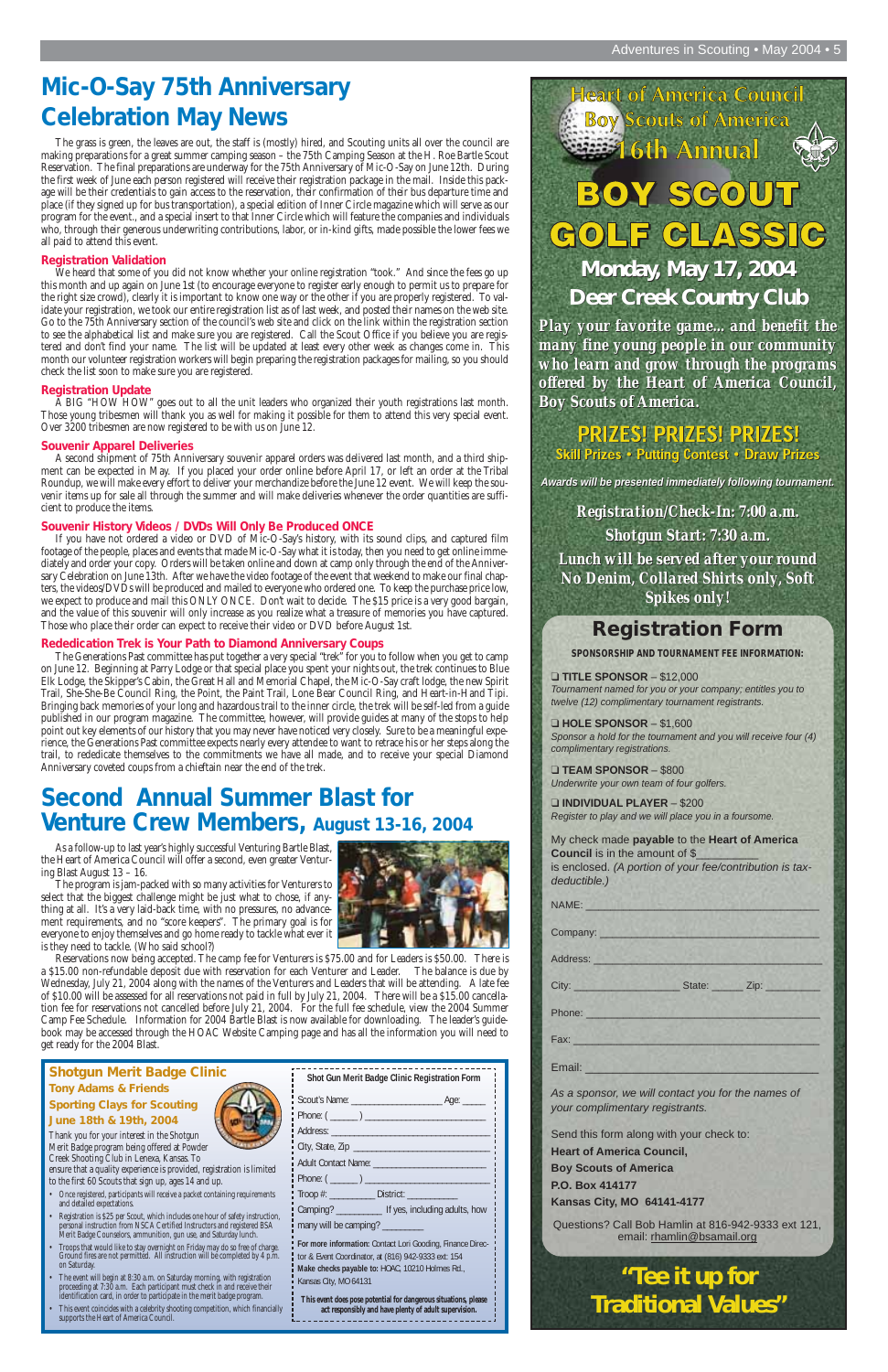Camping/Training

# **Community Service Day**



Last month, approximately 8,000 Scouts and 4,000 adult leaders, in 320 Packs, Troops and Crews, ventured out into their neighborhoods to perform over 16,000 hours of community service. This year the SCOUTING FOR FOOD campaign collected items for distribution at food pantries throughout the 19-County area served by the Heart of America Council. Units are encouraged to visit the national community service website at www.goodturnforamerica.org to record their community service. This site is designed to track community service over the next six years. Information was distributed to units recently regarding site and how to use it. If you need additional information call your District Executive at the Council Service Center.

# **Sharing Native American Ways**



The Heart of America Council and the Indian Council of Many Nations welcomed over 500 participants to the 20<sup>th</sup> Sharing Native American Ways Seminar. Scouts and their leaders had an opportunity to enhance their knowledge of Native American culture through classes that provided instruction in crafts and games. There were also many workshops on culture, dress, clothing, crafts, dancing, singing, and drumming held throughout the day.



# **Philmont Council Contingent Draw** for 2005

and draw for the 2005 contingent on May 19, 2004 at the Council Service Center at 7:00 PM.

Each participant entered in the draw must be represented by a completed application and be ready to present a nonrefundable deposit of \$75.00 the night of the draw.

Applications for the Philmont Council Contingent are available in the Resource Center and on the council website (www.hoac-bsa.org).

The mission of the Council's Philmont Contingent is to give individuals the opportunity to attend Philmont in a trained crew with qualified and trained leadership. In order to preserve this mission there will be a council-wide registration

# **Brownsea 22 Training**

Brownsea 22 is an intensive, seven-day outdoor training experience for young men in support of the Scoutmaster's responsibility for the training of troop junior leaders. It is conducted by the Heart of America Council Training Committee, using the Junior Leader Training Conference outline approved by the Boy Scout Division of the BSA.

Brownsea starts on June 14, 2004 and ends on June 19, 2004 and will be held at the Theodore Naish Scout Reservation. It's purpose is to give participants the confidence and knowledge to run the troop program; to give participants a basic knowledge of the eleven skills of leadership and help them relate these skills to their troop responsibilities; to create an atmosphere where Scouts will experience Scouting at it's best; to enhance the relationship between the participant and his Scoutmaster and of course, to have fun!!

Registration forms can be found on the Heart of America Council website at www.hoac-bsa.org or visit the Council's Resource Center.

## **BSA Climbing Instructor Training**

The Heart of America and Jayhawk Area Councils' joint training session for those interested in becoming a BSA Climbing Instructor is May 7th through May 9th at the Theodore Naish Scout Reservation. Topics will include, but are not limited to: Tower Operation, Natural Site Selection and Use, Emergency Procedures, Equipment, National Standards, and Safety. Housing, meals and hot showers are included in the \$40.00 course fee. Applications are available at your district roundtable, the Council Resource Center or by contacting the Program and Camping Service Department at the Council Service Center (jbonness@bsamail.org).

**Final Camp Fee Payment Dates** Boy Scout Camp - Was Wednesday, April 28, 2004 (Late fees now apply)

Cub Scout Day Camp - Wednesday, May 5, 2004 Bear Resident Camp - Wednesday, May 12, 2004 Webelos Resident Camp - Wednesday, May 19, 2004 Rotary Scout Camp - Wednesday, June 23, 2004 Venturing Camp - Wednesday, July 21, 2004 For your convenience, you can mail camp payments to: **HOAC, BSA** P O BOX 414177 Kansas City, MO 64141-4177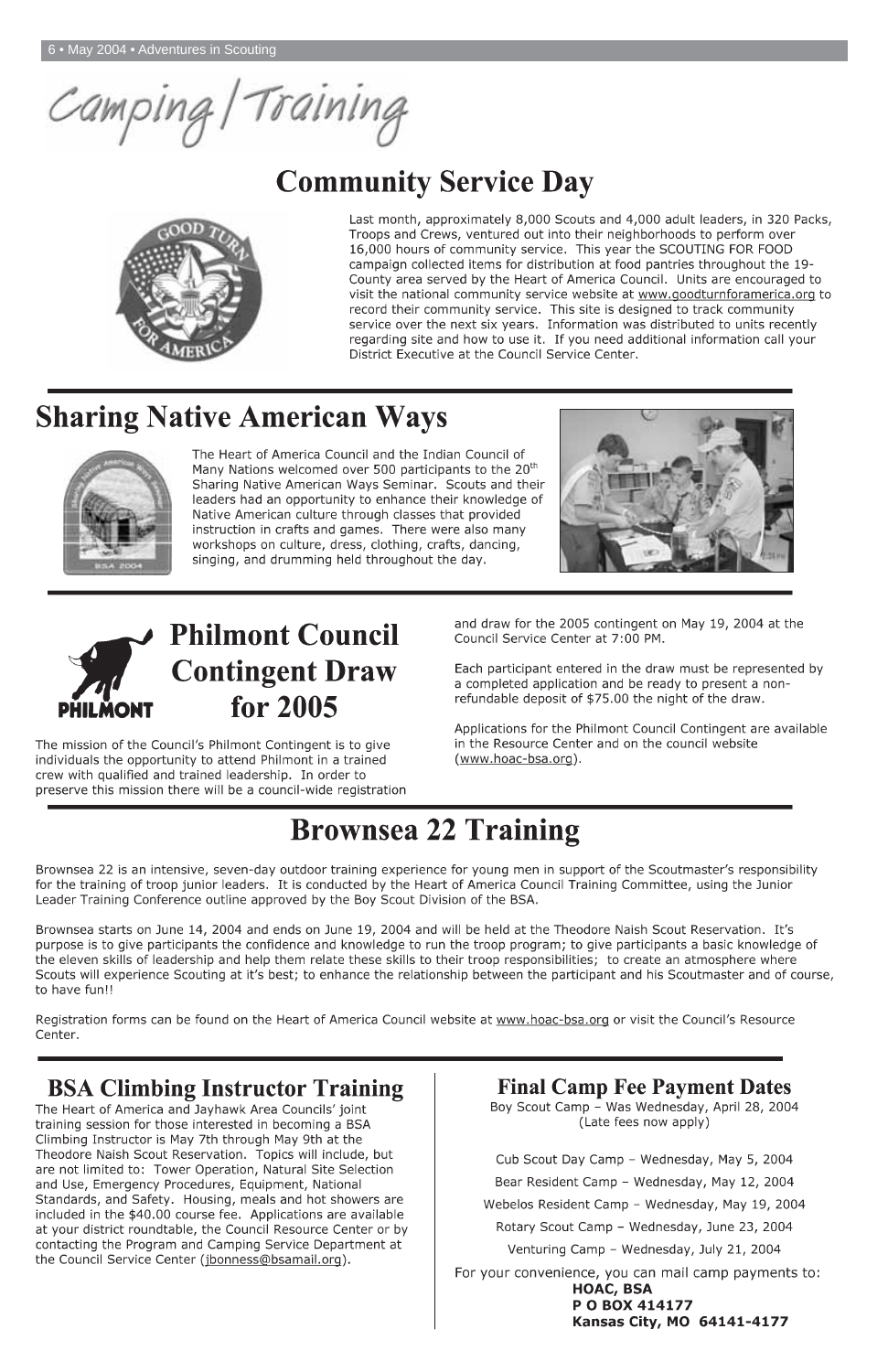Camping/Training

## Powderhorn

Powderhorn is a training opportunity designed to expose the Venturing or Boy Scout Leader to activities and resources necessary to operate a successful Venturing Ranger Award or Troop High Adventure program in several ways:

- Help Venturing Leaders and Scouters to safety conduct outdoor activities of a fun and challenging nature.
- Provides an introduction to the resources necessary to successfully lead Venturers and older Boy Scouts through a program of high adventure.
- Familiarize the advisor with the Ranger Program so that he or she can help the Venturer meet requirements of the Ranger Award.

## **Advancement**

In our continuing effort to provide information as effectively as possible, the EAGLE SCOUT LEADERSHIP SERVICE PROJECT WORKBOOK is now available for downloading from the HOAC website (www.hoac-bsa.org).

The National Boy Scouts of America office has notified us that effective immediately all Eagle Scout Rank Applications must include the Scout's full LEGAL NAME in the appropriate space on the application. Only the Scout's legal name will be printed on all Eagle Scout Rank credentials.



## **Wood Badge Training**

Participants take part in several days of classroom training followed by several days of training and fun in the outdoors with their patrol. Participants learn about and practice developing a team, then leading that team to it's maximum potential. This training experience is open to all adult Scouters registered in the Boy Scouts of America. The course will be held on two weekends (September 10-12 at the Rotary Youth Camp and October 1-3 at Rotary Youth Camp). Registration forms and additional information are available at your district roundtable, the Council Service Center, and the HOAC website. The course is almost half full.

You are not required to have camping or Scout Craft skills in order to enjoy this ultimate training experience, however you need to be trained in your current registered position. The objective of the course is to help you learn to be a more effective leader. You will experience a professional environment with knowledgeable and skilled trainers using the most modern and effective training techniques and materials. The fee for the course is \$200.00 (including non-refundable deposit of \$25.00) and includes all meals and training material.

## **Order of the Arrow**

All Order of the Arrow members that have renewed their membership should have by now received their 2004 OA Membership Card. If you do not have your card yet, see your Order of the Arrow Troop Representative (OATR) or your Scoutmaster. The 2004 Lodge Executive Committee has been working hard to bring new and exciting elements to the induction weekends. Remember, there is no campsite cooking on OA weekends at camp. Don't forget that due to construction at Naish through the Keeping Our Promise Capital Campaign, there will NOT be a Fall Induction. Arrowmen that became Ordeal members at Fall Induction 2003 are eligible to complete the requirements to become Brotherhood members during the 2<sup>nd</sup> and 3<sup>rd</sup> sessions of Boy Scout Camp. Contact your OATR for more information.

## **Bear Resident Camp**

The staff is almost ready to welcome you to this year's camp. Don't forget to take your camera to camp with you. Take some pictures and e-mail them to canbrown@bsamail.org. We MIGHT be able to use some of your pictures in future issues of Adventures in Scouting. The final fee payment for Bear Camp is May 12<sup>th</sup>.



## **Cub Scout Day Camp**

Each year volunteers in the 13 council districts coordinate and plan activities just for your Scout for Cub Scout Day Camp. As you probably already know, the theme is "Cubs on Expedition". Call your Cubmaster or District Executive to get your Scout signed up for camp.

#### **Bartle and Naish Calendars**

#### **Bartle Scout Reservation**

Saturday, May  $1^{st}$  – WORK DAY<br>Saturday, May  $8^{th}$  – Staff Orientation Saturday, May 15<sup>th</sup> - WORK DAY 75<sup>th</sup> Anniversary Celebration Saturday, June 12th

**Theodore Naish Scout Reservation** SPRING INDUCTION #1 April  $30^{th}$  – May  $1^{st}$ 

Leaders helped the Bear Cub Scouts make camp stools in 2003

## **Webelos Resident Camp**

Soon Webelos and their leaders will descend upon Camp Naish to embark upon an adventure designed just for them. The theme this year is "Naish Knights". Don't miss what the staff have planned for you. The final fee payment and changes to the list of campers is due by May 19, 2004. Call the Camping and Program Service Department at the Council Service Center (816-942-9333 or 800-776-1110) or email jbonness@bsamail.org for more information.

## **Rotary Scout Camp**



Rotary Scout Camp is the HOAC long term resident camp for Scouts with special needs. This camp

is held at the Rotary Youth Camp facility which is located in Lee's Summit, Missouri. Rotary Scout Camp starts on August 2, 2004 and continues through August 6, 2004. Rotary Scout Camp allows Scouts to enjoy the outdoor experience, earn merit badges and have as much fun as can be squeezed into five days and nights.

Applications for participation are available at the Council Service Center, district roundtables and on the website under Camping. If you have questions regarding Rotary Camp contact Dusty Boatright (dboatrig@bsamail.org) or J Britt Davis (jdavis@bsamail.org).

SPRING INDUCTION #2 May  $14^{th}$  – May  $16^{th}$ 

## **2005 National Scout Jamboree**

Applications to attend are available at the Council Service Center or download the forms at the National website (http://www.scouting.org/jamboree).

Questions regarding the 2005 HOAC Council Contingent can be directed to your District Executive or the Program and Camping Service Office at the Council Service Center.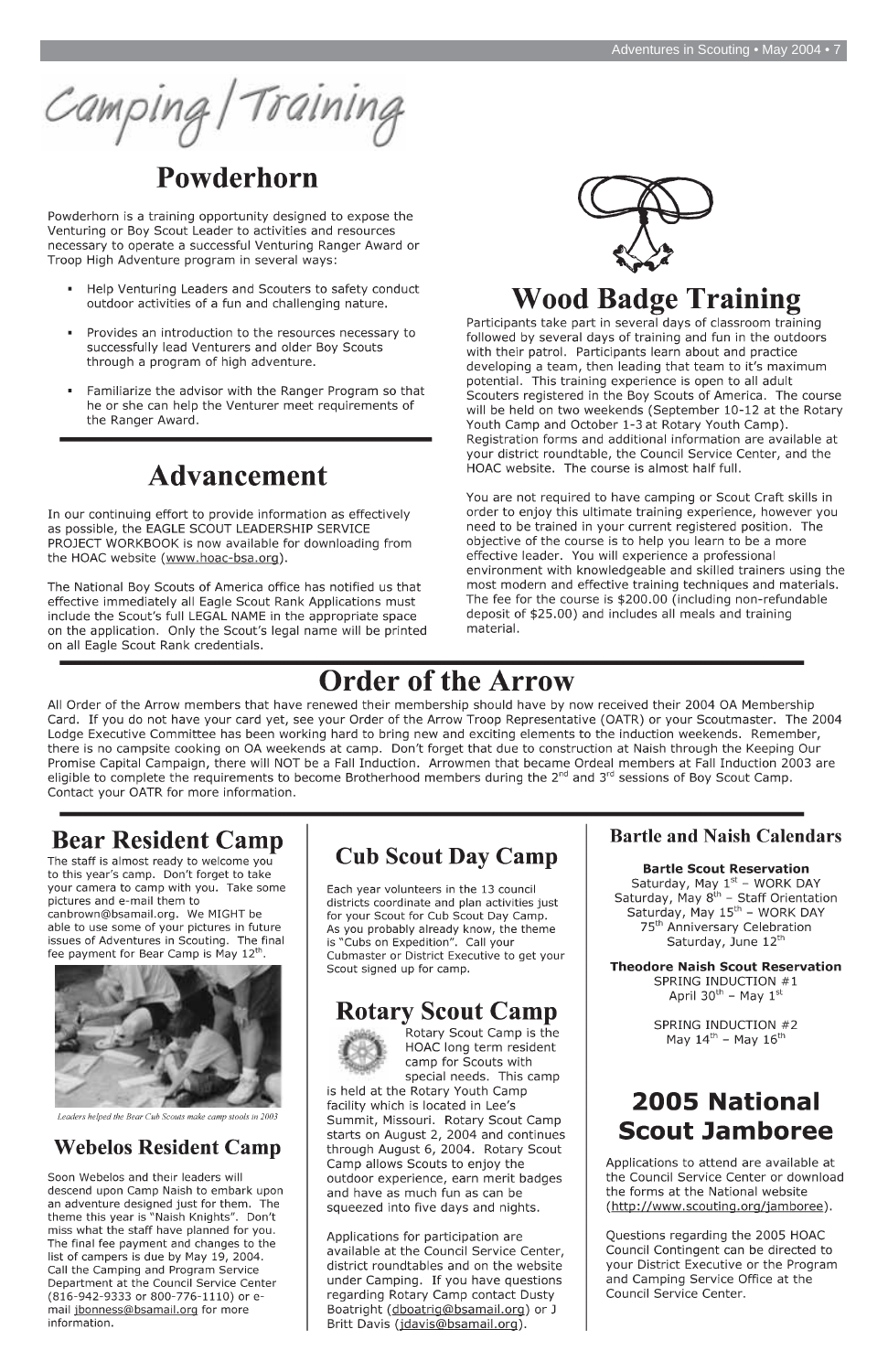# Win Rivers

#### **DISTRICT ROSTER:**

| District Chairman:                        | Mike Prothe  913.294.2111                                                                          |
|-------------------------------------------|----------------------------------------------------------------------------------------------------|
| <b>District Commissioner:</b>             | John Berton 785.242.8294                                                                           |
| <b>Activities Chair:</b>                  | Buddy Burris 785.867.3005                                                                          |
| <b>Advancement Chair:</b>                 | Curtis Gibson 913.898.4955                                                                         |
| Camping Chair:                            | Richard Grant  913.755.3941                                                                        |
| <b>Endowment Chair:</b>                   | Ken Weide 785.448.5560                                                                             |
| <b>Finance/Friends of Scouting Chair:</b> | Dana Crawford  913.757.4451                                                                        |
| Membership Chair:                         | Wendy Richardson 913.294.6660                                                                      |
| <b>Public Relations Chair:</b>            | Cleon Rickel 785.242.4700                                                                          |
|                                           | Roundtable Commissioner (Boy Scouts): Lynn Underwood 785.242.1264                                  |
|                                           | Roundtable Commissioners (Cub Scouts): Kathy Kierl 913.557.5869                                    |
|                                           | Pam Thompson 913.294.2344                                                                          |
|                                           | $D_{\text{max}}$ T <sub>1</sub> , $\ldots$ , $\ldots$ , $\ldots$ , $\ldots$ , 0.10, 0.0.4, 0.0.4.4 |

**District Commissioner:** John Berton . . . . . . . . . . . 785.242.8294 **Activities Chair:** Buddy Burris . . . . . . . . . . 785.867.3005 **bson** . . . . . . . . . . 913.898.4955 **Camping Chair:** Richard Grant . . . . . . . . . 913.755.3941 **Endowment Chair:** Ken Weide . . . . . . . . . . . . 785.448.5560 **Finance/Friends of Scouting Chair:** Dana Crawford . . . . . . . . 913.757.4451 **Membership Chair:** Wendy Richardson . . . . . . 913.294.6660 **Public Relations Chair:** Cleon Rickel . . . . . . . . . . . 785.242.4700 **Rerwood . . . . . . . . 785.242.1264 Roundtable Commission**<br>Ble Scott . . . . . . . . . . . . . 913.557.5869 mpson . . . . . . . . 913.294.2344 **Special Needs Coordinator:** Pam Thompson . . . . . . . . 913.294.2344 **Training Co-Chairs:** Lawrence Dickinson . . . . . 913.256.6809 Pam Thompson . . . . . . . . 913.294.2344 **Website Chair:** Jim Burns . . . . . . . . . . . . 785.255.4388 **District Executive:** Cortland Bolles . . . . 800.776.1110 x118 cbolles@bsamail.org HOAC and Twin Rivers District Information: www.hoac-bsa.org

and to our Family Chair, Shellie Crosson,<br>and Overall Chair, Dana Crawford, for **Calendar of Events** and Overall Chair, Dana Crawford, for their diligence in keeping the campaign on track and focused in its success. Finally, we want to congratulate the following units for their achievement of Free Rank Advancement for the rest of 2004: Pack 3063, Pack 3099, Pack 3100, Troop 100, 101, Troop 105, and Troop 106.

#### **May**

- **1** BALOO Training, Eisenhower Elementary, Ottawa, 8:30 AM 5:30 PM
- **6** District Commissioner's Meeting, United Methodist Church, Paola; 6:30 PM
- **6** Roundtable, United Methodist Church, Paola; 7:30 PM
- **6** OA Chapter 4 Meeting, United Methodist Church, Paola; 7:30 PM
- **13** District Committee Meeting, Beethoven's, Paola, 6:30 PM

#### **June**

- **3** District Commissioner's Meeting, United Methodist Church, Paola; 6:30 PM
- **3** Program Planning Fair Roundtable, United Methodist Church, Paola; 7:30 PM
- **3** OA Chapter 4 Meeting, United Methodist Church, Paola; 7:30 PM
- **7-10** Cub Scout Day Camp, North Lake Park, Garnett; 8:00 AM 4:30 PM
- **10** District Committee Meeting, Beethoven's, Paola, 6:30 PM

#### **Spring Recruiting**

As the warm spring and summer months come upon us, we all look forward to getting outside to relax or getting out of school. Before every one goes their different ways on the summer, we want to make sure we give more young boys the opportunity to get involved in Scouting as part of their summer activities. We will once again be conducting spring recruiting in an effort to give boys the chance to do some camping and swimming and hiking as part of our great Scouting program. More information will be coming in the next few months so make sure you updated at Roundtables. You can also contact Cortland Bolles at 800.776.1110 with any questions. Remember that flyers are available to all ages of Scouting and, if the schools that your pack covers allows visits and Boy Talks, those can be scheduled for most any time!

#### **Program Fair**

During the Roundtable time in June this year, we will have our annual Program Fair. This is the chance for you get all the information you need to help put together your unit's program for the coming year. You will receive a planning packet and a calendar for your use to help you in getting ready for the coming year. Please don't miss this meeting, as it is a great chance for you to get the latest and greatest resources for helping your boys enjoy Scouting!

#### **Cubs On Expedition**

Cub Scout Day Camp is fast approaching! Are you ready for a fun week filled with adventure and exploration and crazy people and screaming? But enough about the leaders! Our Day Camp Staff and Pack Leaders have been hard at work so your boys can enjoy the best part of Cubbing, DAY CAMP!! We want to make sure that every boy who wants to go has that chance. Don't hesitate to get those registrations in as soon as possible, especially for those new boys you just recruited into your pack! And for any newly registered boys, they do not have to pay the late fee! We are looking forward to seeing all of you at North Lake Park in Garnett from June 7-10th. We have had a great time getting ready and know that you are going to have a blast at camp this summer with your boys, so plan on being out at camp. You won't be disappointed at all! Of you have any questions about Day Camp or how to help out, contact your unit leaders or Mary Ann Hodgson at 785.759.3238, Charlie Fiehler at 913.915.7500, or Cortland Bolles at 800.776.1110.

#### **Friends of Scouting**

Congratulations to all of you for your support of the Friends of Scouting Campaign this year. Thanks to your commitments, Twin Rivers District was able to complete its campaign earlier than ever. We were also able to be among the first district to complete our campaign. And because of your support, we are still raising money so that your boys can continue to receive the very best character education program in this community and throughout our country. Thanks go to all the unit presenters and community workers who have put tireless hours of work into making our campaign so successful in 2004

On March 6, 2004, Twin Rivers District held its annual District Recognition Dinner and it came of extremely well! We recognized several leaders for their commitment to the Scouting program and were able to share that with several special guests for the evening including Mark Anderson, Philmont Director of Program, and our guest speaker, Dr. James AuBuchon, Vice-President of University Advancement for Pittsburg State University, Scouter and past District Chairman in the Pittsburg area. Those recognized included Special Service Award recipients Kim Blackman, Chris Boggs, Mary Jane Landaker, Bill Lynch, Kelly and Stacy McKinney, Dennis Nowatzke, Wayne Schwalm and

Mike Shields. This year, a new award was given in Twin Rivers District. Called the Community Service award, one is given each year to a district organization, such as a chartered partner, community civic group, etc. for their support of the Scouting program. The first such award was given to Lakemary Center for their great work with Scouts with Special Needs. They have chartered a troop for more than six years and send more than a dozen boys with Special Needs to Rotary Camp each year! We also recognized six leaders with the Distinguished Service Award including Teresa Gorby, Mary Ann Hodgson, Melvin and Karen Kilbourn, Leslie King, and Patty Trull. We also had two

very excited recipients of the District Award of Merit. Dan Droste has been an active and involved parent and leader for many years in his troop and on the District level. We look forward to his continued service in Scouting. Jerry Wiesner served with his sons troop on the committee before agreeing to serve as District Chairman for two and one half

years before stepping down in December of 2003. Both of our recipients are fathers of Eagle Scouts. Congratulations to all of our award recipients this year! Be sure to take a look at the pictures from this exciting evening and we will see you there next year.

#### **District Dinner Recap**



*Starting Dinner*



*Several Award Recipients District Officers taking Oath of Office Guest Speaker, Dr. James AnBuchon*



*Joan Wiesner (Wife) and Jerry Wiesner, Award of Merit Recipent and Past District Chair*



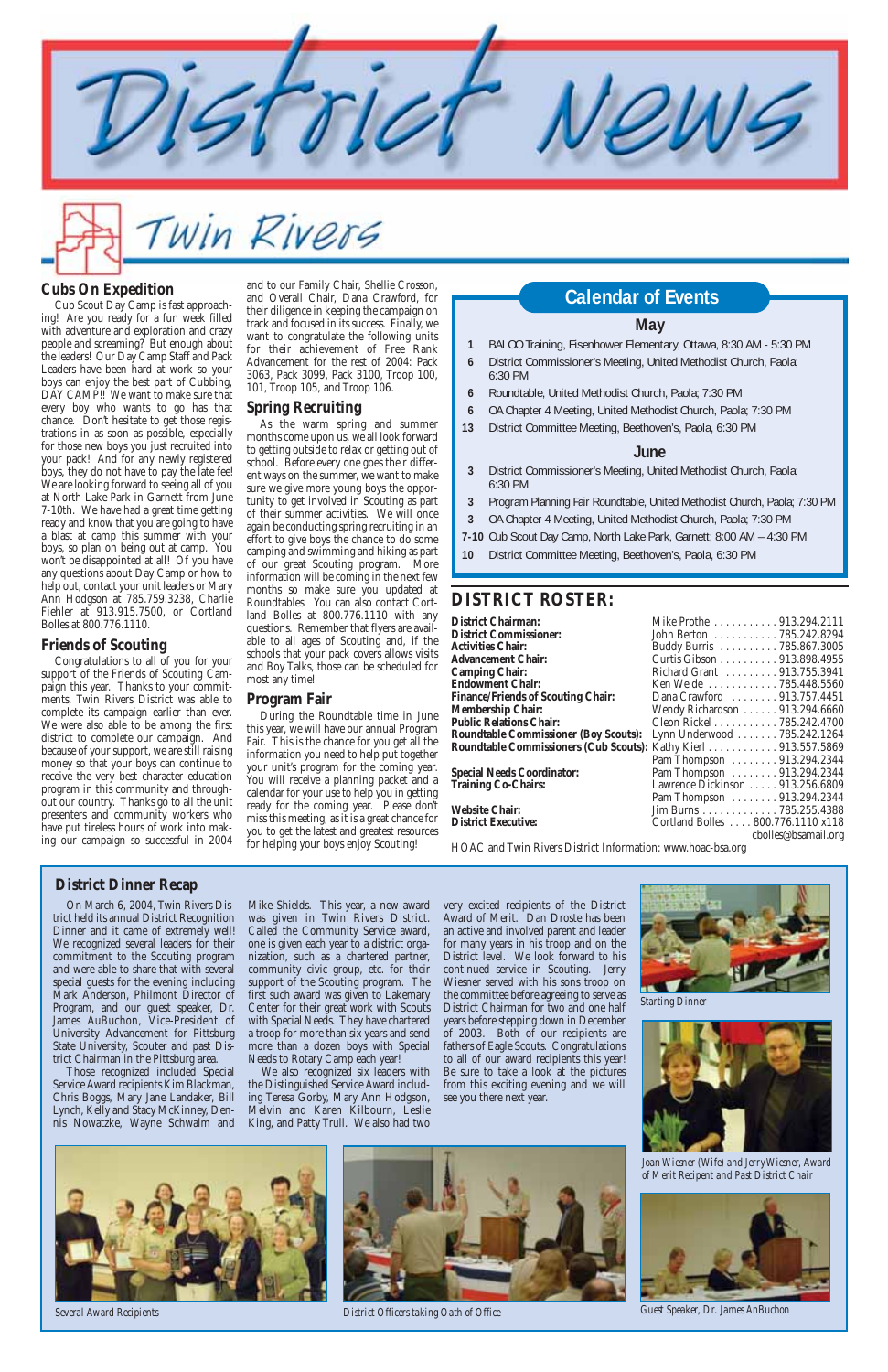

#### **May Salutes**

|                           | This Month in the Eagle Salute Spotlight |
|---------------------------|------------------------------------------|
| Michael Andersen          | Troop <sub>93</sub>                      |
| James Anderson            | Troop 750                                |
| $\mathbf{D}$ $\mathbf{E}$ | $\Omega$                                 |

Bradley Graves Troop 295 Congratulations to you all from the Northern Tier District Committee and the Heart of America Council. We Salute You!

#### **2004 Pinewood Derby Salute**

Lightning speeds and outrageous cars were all the talk at Mission Mall Saturday, March 27, 2004. It's amazing just how much fun the Pinewood Derby can be for all ages. Gentlemen, start you engines. The day was celebrated with Cub Scout cheering as true racing fanatics, lining up their cars with the black and white checkered flag in their sites. A huge thank you to Dave Sultz, our infamous Pinewood Derby Chairman and his racing crew. It just wouldn't be Pinewood Derby without Dave. A huge Northern Tier salute to Pack 3253 for allowing us to use their track for our racing extravaganza.

Congratulations to all the scouts who participated in the 2004 Derby. You are all winners in Northern Tier.

| Dom          |
|--------------|
| <b>Todd</b>  |
| <b>Jason</b> |
| <b>Billy</b> |
| Gran         |
| <b>Josep</b> |
| Joey 1       |
| Zacho        |
|              |







#### **2004 Merit Badge Forum Salute**

The 2004 Merit Badge Forum was a huge success. The MBF was held on two Saturdays, March 6th and April 10th, at Shawnee Mission Northwest High School. We registered close to 600 Scouts from 36 Troops or Crews. Our Forum even attracted registrations from other districts. We offered 26 Merit Badges and 43 classes.

Much appreciation is directed to the Staff of the Merit Badge Forum, who put in so many hours arranging this outstanding event. The Event Staff members were: District Commissioner: **Judy Tuckness**

Counselors: **Chuck Davis** Registration: **Myrl Wear**  Book Sales: **Janet Iams**

Many thanks go out to the merit badge counselors, staff, and leaders, who gave so much of their time and talent to make this forum successful. Their commitment to Scouting is the main reason this event succeeds.

Look for great pictures of fun and fellowship in the June/July edition of Adventures In Scouting.

#### **Northern Tier Day Camp, It's Just Around the Corner**

The theme for the 2004 Cub Scout Day Camp program is CUBS ON EXPE-DITION, IN HONOR OF THE ANNIVERSARY OF THE LEWIS AND CLARK EXPEDITION. The Northern Tier District staff is currently planning program for the hundreds of Cub Scouts who will attend camp this year at Shawnee Riverfront Park on the south side of the Kansas River, West of K-7. Cub Scouts this year will be able to shoot BB guns and bows and arrows, work on Cub Scout belt loops, cook out, sing songs, learn about nature, make crafts, play games, and more! If you have not made plans to attend, you should! Camp is a wonderful part of the Scouting experience, and helps your pack earn the Quality Unit and Summertime Pack Awards. For more information you can contact our District Day Camp Director, Dave Sultz at 913-381-7824 or dsks123@aol.com. Dave and his team are visiting packs to promote camp and tell you all about the fun things we are going to have. Schedule your visit soon to get your pack excited about Day Camp this year, June 7-11, 2004. Can't wait to see you there.

#### **KEEP THIS INFO CLOSE! IMPORTANT PHONE NUMBERS TO ANSWER YOUR QUESTIONS**

**District Commissioner** . . . . . . . . Judy Tuckness **District Activities Chairman District Advancement Chairman District Camping Chairman Order of the Arrow Adult Advisor District Membership Chairman District Website Liaison District School Night Chairman District Program Chairman District Training Chairman Cub Scout Training Coordinator Boy Scout Training Coordinator Youth Protection and Safety Training Registrar District Cub Scout Roundtable Commissioner District Cub Scout Co-Chairman Commissioner District Boy Scout Roundtable Commissioner Venturing Roundtable Commissioner District Executive** 

**District Chairman** Bill Henderson . . . . . . (913)-383-1950

#### **Friends of Scouting 2004**

We, in the Northern Tier District have the opportunity to show our support to the Scouting Program. Friends of Scouting is a vital part of our program that supports our leaders through needed training, preserving both the Naish and Bartle Reservations that we all enjoy year after year, and that needed financial help for camp, uniforms, or registration fees for

#### **May**

**1** Cub Scout Job Specific Training including New Leaders Essentials and Youth Protection Training located at Asbury United Methodist Church 75th and Nall. Training will begin at 8:30 am and conclude at 4:00 pm. Schedule for the day:

| $8:30 - 9:00$   | Registration                     |
|-----------------|----------------------------------|
| $9:00 - 10:10$  | <b>Youth Protection Training</b> |
| $10:30 - 12:00$ | <b>New Leader Essentials</b>     |
| $12:00 - 12:30$ | Lunch                            |
| $12:30 - 3:30$  | Cub Job Specific Training        |

For questions or more information you can visit the HOAC Website hoac-bsa.org, and go to the Northern Tier under training. There you will be able to download the registration form.

- **6** District Roundtable located at Village Presbyterian Church at 7:00PM
- **8** BALOO Basic Adult Leader Outdoor Orientation Training located at Harmon Park Santa Fe Pavilion 78th and Delmar 9am – 5pm (Registration opens at 8:30 am). You can download this registration form from the HOAC Website under the Northern Tier Page and click on Training.
- **8** District Cubmobile Event Located at Heritage Park Shelter #4 16050 Pflumm Road. Check in begins at 8:30AM and the Racing will run from 9:00AM-12 Noon. Cost is \$2.00 per youth. For questions or more information you can contact Bob Reathaford, Cubmobile Chairman at (913) 901-8389 or email trainman@kc.rr.com. You can also visit the HOAC Website and go to the Northern Tier page to download the registration packet with the "how to" instructions to build your very own cubmobile.
- **13** District Committee Meeting, Community Covenant Church, 7230 Quivera Rd., 6:30 PM
- **13** District Commissioner's Meeting, 7:30 PM
- **20** District Eagle Board of Reviews, Located at the LDS Church, 7845 Allman, 6:30 PM
- **22** Super Saturday Training located at Shawnee United Methodist Church Visit the HOAC Website under the Northern Tier and visit the Training Page to download the complete scheduled for Super Saturday.

#### **June**

- **3** District Roundtable/ Program Planning Fair. Mark your calendars. At the June Roundtable/Planning Fair you will have the opportunity to visit display tables exhibiting every activity, upcoming events, advancement, camping, tables for sign up including Popcorn, Friends of Scouting and your next opportunity for training, and so much more. This Roundtable is a must for everyone. It will be located at Village Presbyterian Church at 7:00PM. See you there.
- **7-11** District Day Camp located at Shawnee Riverfront Park. The site is an undeveloped city park (similar to Monticello from last year). It is located just west of K-7 on the south side of the Kansas River. Hours of Operation: Mon. through Fri., 9:00 AM to 3:30 PM. Wednesday is "Bring A Buddy Day". Check with your Pack Coordinator for details. For Questions and more information you can contact Dave Sultz at 913-381-7824 or Chris Zoller at 913-322-4241 or email at e-mail: NTDayCamp@aol.com . Also visit the Heart of America Council website for more information and important forms you can download.

- **10** District Committee Meeting, Community Covenant Church, 7230 Quivera Rd., 6:30 PM
- **10** District Commissioner's Meeting, 7:30 PM
- **17** District Eagle Board of Reviews, Located at the LDS Church, 7845 Allman, 6:30 PM

#### **July**

**Note:** In July we will not be holding Roundtable, District Committee Meeting, District Commissioner Meeting, and Eagle Board of Reviews. All district activities will resume in August. See you at our August Picnic/Roundtable August 5th. Location to be announced.

**17** Annual Fishing Clinic at Roses Pond located at SAR KO Par Trails Park located at park 87th Street & Lackman Road. Everyone is invited! Fun for the entire family. Fun for the entire pack! Remember to bring your fishing pole and all the goodies (fish Bait) along with a sack lunch. (Start time 9:00am to 12:00 noon checkin at 8:30).

## **Calendar of Events**

those that may need help. Congratulations to the following units that have achieved their FOS goal and are now receiving free rank advancement through December 31, 2004.

| <b>Troop</b> | Pack | Crew | Team |
|--------------|------|------|------|
| 91           | 3054 | 2684 | 6684 |
| 185          | 3252 |      |      |
| 283          | 3390 |      |      |
| 684          | 3751 |      |      |
|              | 3684 |      |      |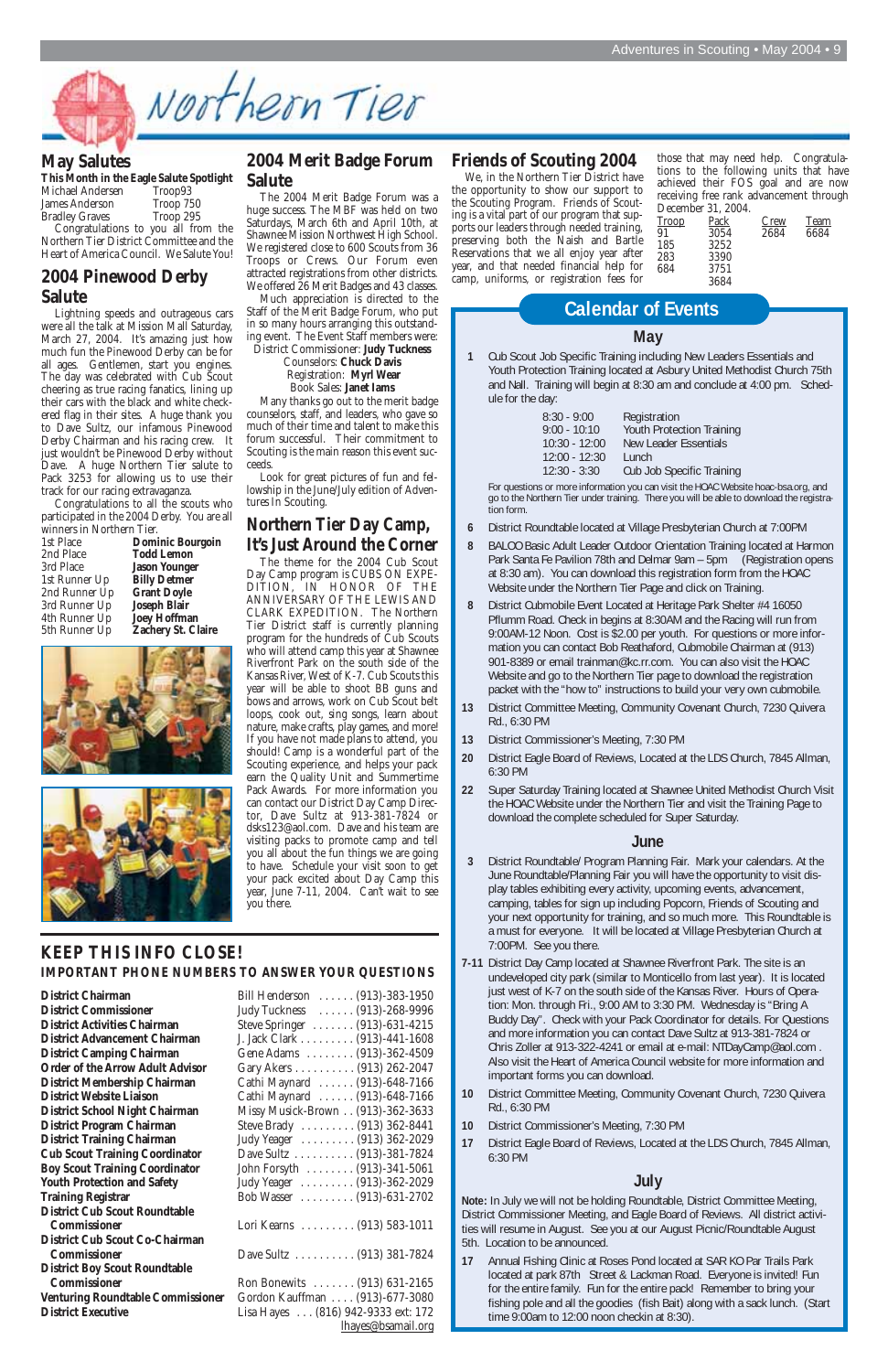Blue Elk

#### **Family Friends of Scouting**



Thank you to all those who are giving, thank you to all those who have given, and thank you to all who will give. 2004 Friends of Scouting has reached 85% of its goal, but lets not stop there because the job of a Scout is never done. Lets give a special thank you to all the units who allowed our fabulous Friends of Scouting Presenters to come in and ask of you what we ask every year…for a helping hand. I am sure that ment of camping and the convenience of home all in one. Cub Day Camp will be held from June 14th thru June 17th, 2004 at Knott's Elementary School. Registration began on February 2nd at \$45.00 per boy and was raised to \$60.00 after April 21st, 2004. Information will be available at Roundtable or call Lisa Kessler at 816- 333-9393.

The best time of the year to recruit youth is NOW and FOREVER. Though, there is no better time than the present. Start now on recruiting youth for the summer, which will keep your Troop or Pack healthy and strong. If you need some assistance, feel free to call on your District Executives, Brian, Matt, and LaVar, who are there to assist your recruitment needs. Remember to encourage your Scouters to participate in Troop and Pack activities, as well as emphasize to them the importance of developing their character, good habits, citizenship, and respect. To contact your District Executives call: 816-942-9333.

### **Spring Recruitment**

## **Mic-O-Say**

Remember the 75th Anniversary of the Tribe of Mic-O-Say. Tribal Feast begins on Saturday, June 12th at Bartle Camp Reservation. Please refer to your Cedar Smoke Magazine for more information.

our Scouts will benefit from everything that we have done so far and from everything that we will do real soon. If you are at all interested in giving any amount, please call Steve Livingston at 816-395- 2774.

### **Cub Scout Day Camp**

For all your young scouters who aren't old enough for Boy Scout camp there is Cub Scout Day Camp. Cease the opportunity for your youth to enjoy 4 days of fun and adventure without leaving the comforts of Kansas City. It is the best program for Cub Scouters to have the excite-

#### **Cub Olympics**

Cub Olympics is just around the corner! Sign up at the May Roundtable for this fun half-day event. Boys will be able to participate in the standing long jump, overhand softball throw, push-ups, sit-ups, and the 50-yard dash. The cost after April 30th is \$5.00 per boy. Registrations can be taken the day of, but preferably beforehand. Cubs will compete against other cubs in the same age group. Cubs with special needs are urged to participate, as events will be modified to fit individual needs or a median score will be awarded. Please identify any special needs to Frances Lyons at (816) 942-9333. New this year is a special guest appearance after the events are complete while scores are being calculated. For those packs that have recruited new scouts, this is a great opportunity to get them active and involved in a fun activity right away. Don't miss the fun!

#### **Fall Recruitment**

Summer may be in full swing right now, but before we know it, fall recruit-

### **BLUE ELK 2004 DISTRICT LEADERSHIP**

| <b>District Chair:</b>            | Bill Esry  H816-833-1416             |
|-----------------------------------|--------------------------------------|
| <b>District Commissioner:</b>     | Ron Karst H816-229-6381              |
| <b>Vice Chair of Program:</b>     | John Thornton H816-252-2104          |
| <b>Vice Chair of Operations:</b>  | Marvin Sands  H816-373-1212          |
| <b>Vice Chair of HR:</b>          | Aaron Guest B816-201-1038            |
| <b>FOS Chair:</b>                 | Paul Broome  B816-941-0555           |
| Growth/ Membership:               | Lowell Brenton  H816-373-7678        |
| <b>Advancement:</b>               | Scott Howell  H816-796-3747          |
| <b>Training:</b>                  | Tom Newhard  H816-254-6447           |
| <b>Camping:</b>                   |                                      |
| <b>Activities:</b>                |                                      |
| <b>Communications:</b>            | Jeff Lawhon H816-228-9203            |
| <b>Special Needs:</b>             | Louise Rissler  H816-228-1254        |
| <b>Relationships:</b>             | Carl Grabiel  H816-833-2933          |
| <b>NESA:</b>                      |                                      |
| <b>District Director:</b>         | Steve Roberts  B816-942-9333x151     |
| <b>Senior District Executive:</b> | Ross Pfannenstiel  B816-942-9333x164 |
| <b>District Executive:</b>        | Frances Lyons B816-942-9333x183      |

**Steve Roberts**, sroberts@bsamail.org Ross Pfannenstiel, rpfannen@bsamail.org **Frances Lyons**, flyons@bsamail.org

camp are due by the May 6th Roundtable to Marie Benz, Day Camp Registrar. Please contact Maire with registration questions at 373-4392. Den home set-up day will be on Sunday, June 13th at George Owens from 1-4pm. On the last day of camp, closing will take place at noon. Parents and family are allowed to join their scouts at 11:30am for the closing ceremony and pack cookouts on Friday the 18th. One vehicle per pack will be permitted in the park for den home take down AFTER 2:00pm on Friday. To volunteer to help or with general questions, please contact Dan Jackson , Director, at 690-5906, Mary Morris, Program Director, at 796-6657, or Frances Lyons, Staff Advisor, at 942-9333.

#### **Eagle Boards of Review**

Eagle Boards of Review are conducted at monthly Roundtable meetings. Please call Leonard Jones at (B) (816) 471-5584 or (H)(816) 228-4690 at least two weeks before the Roundtable that you wish to have the Eagle Board of Review.

ment time will be here. The district staff is already planning new and exciting ways to brings more youth into the Scouting program in Blue Elk. Get ready to start planning for your unit's fall recruiting involvement. As school starts back up, presentations and school nights will be taking place in your communities. Watch for more details in future publications for specific dates.

#### **Day Camp 2004 – Cubs on Expedition**

Day Camp is almost here! Walking Leader Training is taking place on Saturday, May 1st at George Owens Nature Park. Even if you have been through this training before, it is still important that the Day Camp pack coordinator and ALL other walking leaders attend. Some slight changes have been made and we want everyone to have the most current information about how Day Camp will run this year. As you prepare for Day Camp, please remember that health forms and a complete roster of boys that are attending

## **PIONEER TRAILS DISTRICT NUMBERS**

**District Chairman: District Vice-Chairman: District Commissioner: Advancement Chairman: Activities Chairman: Camping Chairman: Membership Chairman: Mic-O-Say Memorial: Public Relations Director Relationships Chairman: Special Needs Chairman: Training Chairman: District Director: District Executive: District Executive:** 

| Dennis Cross  (H) 816-444-7989          |  |
|-----------------------------------------|--|
|                                         |  |
| Jim Bernard Jr. (H) 913-385-7088        |  |
| Bill Tabolsky (H) 913-791-8141          |  |
| Michael Grimaldi (H) 816-363-7949       |  |
|                                         |  |
|                                         |  |
| Don O'Neal (H) 816-925-6567             |  |
| Carol DeFeo (H) 816-942-0675            |  |
|                                         |  |
| Carole Gaither  (H) 816-523-5380        |  |
| Norman Kahn (H) 913-341-4792            |  |
| Matt Gettys (H) 816-942-9333, ext. 171  |  |
| Brian Tobler (H) 816-942-9333, ext. 185 |  |
| LaVar Lard (H) 816-942-9333, ext. 147   |  |
|                                         |  |

- **2** Second Day of Outdoor Training
- **6** District Commissioners Meeting 6:30 p.m. – Central United

- Methodist
- **6** Roundtable, 7:30 p.m. Central United Methodist
- **12** FOS Victory Celebration 6:30 PM Overland Park Sheraton
- **18** District Committee Meeting 7:30 PM, VFW National Headquarters
- **31** Office Closed Due to Memorial Day



#### **June**

- **3** Roundtable/Program Planning Fair, 7:30 PM, Central United Methodist Church
- **3** District Commissioner Meeting, 6:30 PM, Central United Methodist Church
- **12** 75th Anniversary of Tribe of Mic-O-Say Tribal Feast
- **14-17** Cub Scout Day Camp-Knotts **Elementary**
- **15** District Committee/Commissioner Picnic

#### **May**

- **1** Day Camp Walking Leader Training, 8:30 am, George Owens Nature Park Upper Shelter, 1601 S. Speck Road Independence, MO
- **6** 7:00pm Boy Scout Roundtable, 7:30pm Cub Scout & Venturing Roundtable / Order of the Arrow Chapter 6 Meeting / Eagle Boards of Review / Youth Protection Training / Day Camp Walking Leader Training make-up—Bingham 7th Grade Center, 1716 S. Speck Road Independence, MO
- **8** Cub Olympics, 9:00am, Bridger 8th Grade Center athletic field, 18200 E M-78 Highway Independence, MO
- **13** Day Camp Program Staff Training, 6:30pm, George Owens Nature Park Upper Shelter, 1601 S. Speck Road Independence, MO
- **13** Commissioner's Meeting, 7:30pm, Liberty Street Community of Christ Church, 416 N. Liberty Street Independence, MO
- **20** District Committee Meeting, 7:30pm, Pioneer Ridge 6th Grade Center, 1656 S. Speck Road Independence, MO
- **31** Memorial Day Service Center and Scout Shop closed

#### **June**

- **3** 7:30pm Roundtable/Program Fair / Order of the Arrow Chapter 6 Meeting / Eagle Boards of Review / Bingham 7th Grade Center—1716 S. Speck Road Independence, MO
- **10** Commissioner's Meeting, 7:30pm, Liberty Street Community of Christ Church, 416 N. Liberty Street Independence, MO
- **13** Day Camp Den Home set-up day, 1:00 4:00pm, George Owens Nature Park
- **14-18**Blue Elk Cub Scout Day Camp, George Owens Nature Park, 1601 S. Speck Road Independence, MO

ioneer Trails

#### **Calendar of Events**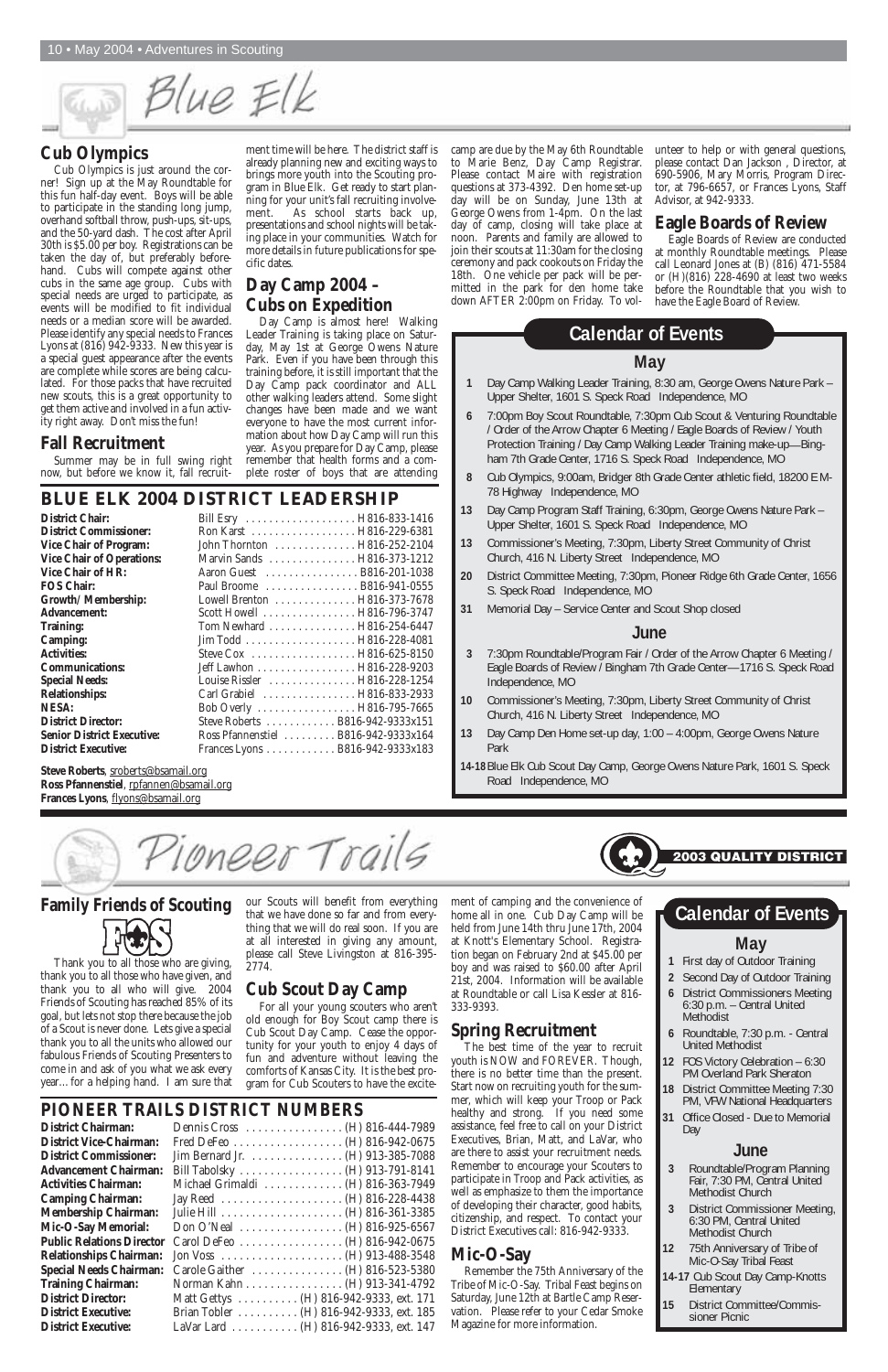Kaw

#### **Training**

The training teams have done an outstanding job training those volunteers who signed up for training. Thank you for all those volunteers who took the time to become trained so that their pack or troop is better educated and informed. If by chance you did not have the chance to become trained, feel free to check with other districts that might have trainings available in the fall.

A trained leader will provide a better program for your Scouts and keep them excited about Scouting. For more information contact Greg Carpenter, Training Chairman at 913-769-7975.

#### **Pinewood Derby**

Thank you to Paul Marr and the GM Fairfax Plant crew for putting on a quality Pinewood Derby again this year. Because of their great planning, there were 130 Cub Scouts at the race where they also raise over \$20,000 for the Kaw District Community Campaign. GREAT JOB!

#### **National Camping Award & Summertime Pack Awards**

Cub Scouting and Boy Scouting is a year round program with summer being the highlight. This is the time of year when FUN is the word and the outdoors is the learning laboratory. Unit Committees and leaders should make sure their youth have at least three activities planned to keep their youth participating in Scouting throughout the summer months. Cub Scout Packs, who have 50% of its membership participate in three events during the summer, can earn the National Summertime Pack Award. Troop who regularly go camping throughout the year and participate in Summer Camp have an opportunity to earn the National Camping Award.

**Program Planning Fair** 

eran's Day ceremonies and parades. Units prepare to recharter by reviewing their renewal packets and verifying registrations. Ensure your unit will qualify as a "Quality" unit (see the requirements on the form). A Leader Pow Wow is held to provide helps and tips to adult leaders!

**DECEMBER** – Units have a holiday activity. Units routinely have special meetings (Courts of Honor) to reward achievement and recognize rank advancements.

**JANUARY** – Units participate in the Klondike Derby. You need to have your sleds ready! Kaw District has its annual banquet to recognize last year's Eagle Scouts and to recognize outstanding adult leaders.

**FEBRUARY** – Packs conduct a Blue and Gold Banquet celebrating Scouting and Scout accomplishments. Scout Sunday is an ideal time for Scouts be more involved with religious services and for public recognition of Scouts earning their appropriate religious emblem.

**MARCH** – General Motors hosts a District-wide Pinewood Derby for all Cub Scouts. The other District training session is held during this month; make sure your leaders are trained! Webelos and Cub Day Camp registrations open. The Sharing Native American Ways Seminar (SNAWS) provides Scouts with excellent information in Native American culture and Scoutcraft in March/April. The College of Commissioner Service is designed to provide continuing education for all Scout Commissioners.

**APRIL** – Boy Scouts learn new skills at the Merit Badge Conference, sign up early! Units routinely conduct service projects to help others, but April has the Council's Community Service Day. Venturers participate in the Council-wide Venturing Odyssey.

**MAY –** Scouts help prepare for Memorial Day ceremonies (e.g., flags are placed throughout many cemeteries.)

**SUMMER (JUNE/JULY)** – Scouts attend Council's summer camps. Summer camps are a great opportunity for a Scout to grow in character and confidence. Packs that conduct activities in June, July, and August earn the Summertime Pack Award. Troops can earn the National Camping Award.

**SCHOOL NIGHT/TROOP AND CREW OPEN HOUSES PREPARATION** – Now is the time for Cubmaster and Webelos Leaders to meet with a neighboring Scoutmaster to plan a joint activity during the fall. This will help foster a good relationship between the units. Make sure the troop appoint a Den Chief to work with each of the dens in the pack. Webelos Den Leaders should take boys and their parents to visit troop meetings; Cubmasters need to invite troops to their Blue and Gold Banquet.

During the Fall of 2004 Kaw District will conduct a School Night for Cub Scouting Program in every elementary school-public and private within its geographical bound-

#### **During the June Roundtable**

At this Roundtable we give you the tools necessary to plan an eventful year of Scouting for your Scouts. We provide a Council calendar, program planning books, and information on upcoming events. Below is a typical program year in the Kaw District.

**AUGUST** – Units are back from their summer experiences and Scouts are eager to share summertime stories of their adventures (misadventure!). It's a good time to recruit new members and leaders based upon the start of a new school year! Local elementary schools have a School Night for Cub Scouting so packs can reach new Scouts. Also, units can earn funds through the Councilapproved popcorn fund-raiser; it also helps Council provide resources essential to support local Scouting! Every unit should have some type of an outdoor activity each month!

**SEPTEMBER** – Units gear up to attend next month's camporee. Scouting's monthly themes are used in meetings to help Scouts advance in rank to have fun. Program materials are presented in monthly roundtables and in Scouting magazine. Kaw District schedules one of its two yearly training sessions during this month; this is an ideal time for all new leaders to be trained.

**OCTOBER** – The Fall Camporee is a major attraction@ Most units' camp for the weekend and packs participate in day activities. Webelos have their own camping opportunity and program at the fall camporee. Tiger Cub Day at the Zoo is a great discovery experience for the Tiger Cubs and their adult partners. Throughout the year there are numerous discounted events designed to enrich Scouting. These include days with the KC Royals, Wizards, Comets, fishing derbies, etc. Troops determine summer camp assignments (so get your requirements in early!)

**NOVEMBER** – Units participate in Vet-

#### **KAW DISTRICT COMMITTEE**

| District Chairman                    |
|--------------------------------------|
| <b>District Commissioner</b>         |
| <b>District Training Chairman</b>    |
| <b>Cub Training Coordinator</b>      |
| <b>Boy Scout Training Coordinato</b> |
| <b>Youth Protection Training</b>     |
| Coordinator                          |
| Membership Chair                     |
| <b>Activities Chair</b>              |
| <b>Advancement Chairman</b>          |
| <b>Camping Chair</b>                 |
| <b>Relationships Chairman</b>        |
| <b>Sr. District Executive</b>        |
|                                      |
|                                      |

**District Chairman** Doug Spangler . . . . . . . . . . . . (913) 441-3707 **District Commissioner** Susan Rodgers . . . . . . . . . . . . (913) 727-1470 **District Training Chairman** Greg Carpenter . . . . . . . . . . . (816) 760-7975 **Cub Training Coordinator** Sharon Thebo . . . . . . . . . . . . (913) 287-2278 **Boy Scout Training Coordinator** Rick Lockwood . . . . . . . . . . . (913) 758-3555 **Coordinator** Nancy Henre . . . . . . . . . . . . . (913) 369-3736 Dan Hammond . . . . . . . . . . . . (913) 651-4885 **Activities Chair** Bob Sixta . . . . . . . . . . . . . . . . (913) 895-5730 **Advancement Chairman** Sharlet Untereiner . . . . . . . . . (913) 651-3436 **Camping Chair** Bob Zahnter . . . . . . . . . . . . . . (913) 371-1574 Ray Thebo . . . . . . . . . . . . . . . . (913) 287-2278 Marvin Clay . . . . . . . (816) 942-9333 ext 165 maclay@bsamail.org **Sr. District Executive** Dusty Boatright . . . . .(816) 942-9333 ext 167 dboatrig@bsamail.org

**District Director** Charles Vonderheid . .(816) 942-9333 ext: 149 cvonderh@bsamail.org

- **6** Cub/Boy Scout Leader Roundtable – 7:00 p.m, Clark Middle School, Bonner Springs, Kansas
- **6** OA Chapter Meeting 7:00 p.m., Clark Middle School, Bonner Springs, Kansas
- **11** Joint Committee Commissioner Meeting – 7:00 p.m., BPU, 300 N. 65th St., Kansas City, Kansas

#### **June**

## **May Calendar of Events**

- **3** Program Planning Fair, Edwardsville Community Center, 696 S. 3rd St., 7:00 p.m.
- **10** Cub/Boy Scout Leader Roundtable – 7:00 p.m, Clark Middle School, Bonner Springs, Kansas
- **10** OA Chapter Meeting 7:00 p.m., Clark Middle School, Bonner Springs, Kansas
- **17** Joint Committee Commissioner Meeting – 7:00 p.m., BPU, 300 N. 65th St., Kansas City, Kansas
- **21-25** Cub Scout Day Camp at Camp Naish

aries. We need all Cub Scout packs to appoint a School Night Chairperson who will be responsible for attending, training, and making arrangements at your pack's designated school to ensure all new boys and their parents have an opportunity to join Cub Scouting this fall. We will also conduct Troop and Crew Open Houses during the month of October.

**2003 QUALITY DISTRICT** 

#### **The 5 "P's"**

Proper prior planning prevents poor programs. This is an old axiom, but often taken for granted. Success in life doesn't just occur by happenstance. It takes planning and preparation. It also takes a fair amount of discipline to stick to the plan that you developed. The summertime is an excellent time for your unit's leaders to get together to plan the entire program year of Scouting, which begins in August of 2004 and ends in June of 2005. I encourage all unit leaders within Kaw District to utilize the "downtime" of the summer productively and to prepare a unit program that will not only retain the interest of the youth you currently have, but will attract new youth and their parents as well. The first step is to attend the Program Planning Fair in June, and secondly apply the information provided at the fair to plan an exciting year of Scouting for your youth.

from each Exploring post must complete this training. The training is short and straight to the point of youth safety. A certificate can be printed out upon completion of the training. Learning For Life now requires that this training be completed.

Learning

Exploring Advisor Fast Start Training is available as well. This training delivers a better understanding of the Exploring program and structure for new and seasoned adult volunteers in Exploring.

For more information or to schedule a personalized course for your organization, please contact Adam Berthot, Exploring/Learning for Life Training Specialist at 816-942-9333, ext. 170 or email: aberthot@lflmail.org

#### **Super-Activity Requests**

To all posts who are planning a super-activity this year, just a quick reminder on Tour Permits. Each post that is planning to travel outside of the 19-county Heart of America Council needs to contact us to obtain a Tour Permit form. We ask you to inform us of your post's plans, as well as, returning the completed form to us. By completing this form, each of us will have an official copy for our individual files and will allow us to be informed of your super-activity plans. Thank you for your assistance and understanding.

If you have any questions or would

like to request a Tour Permit form, then please call the Exploring division at 816-942-9333. These forms can also be found in the "Guide to Safe Learning for Life Activities", which is located on the National LFL website: www.learning-for-life.org.

#### **Resources**

Visit our national and local web sites for your entire program and recognition needs! Please take advantage of these great resource tools! Check them out today at: www.learning-for-life.org (National) & www.lfl-hoac.org (Local).

#### **Learning for Life Division Contacts**

**Bryan Bolding** – LFL Director, (816) 942-9333 ext. 173, bbolding@bsamail.org **Adam Berthot** – Senior Exploring Executive, (816) 942-9333 ext. 170, aberthot@bsamail.org **Bryan Fuller** – Sr. Exploring Executive, (816) 942-9333 ext: 141, bfuller@bsamail.org

#### **Training**

Learning for Life Youth protection training is now available online at www.learning-for-life.org. All advisors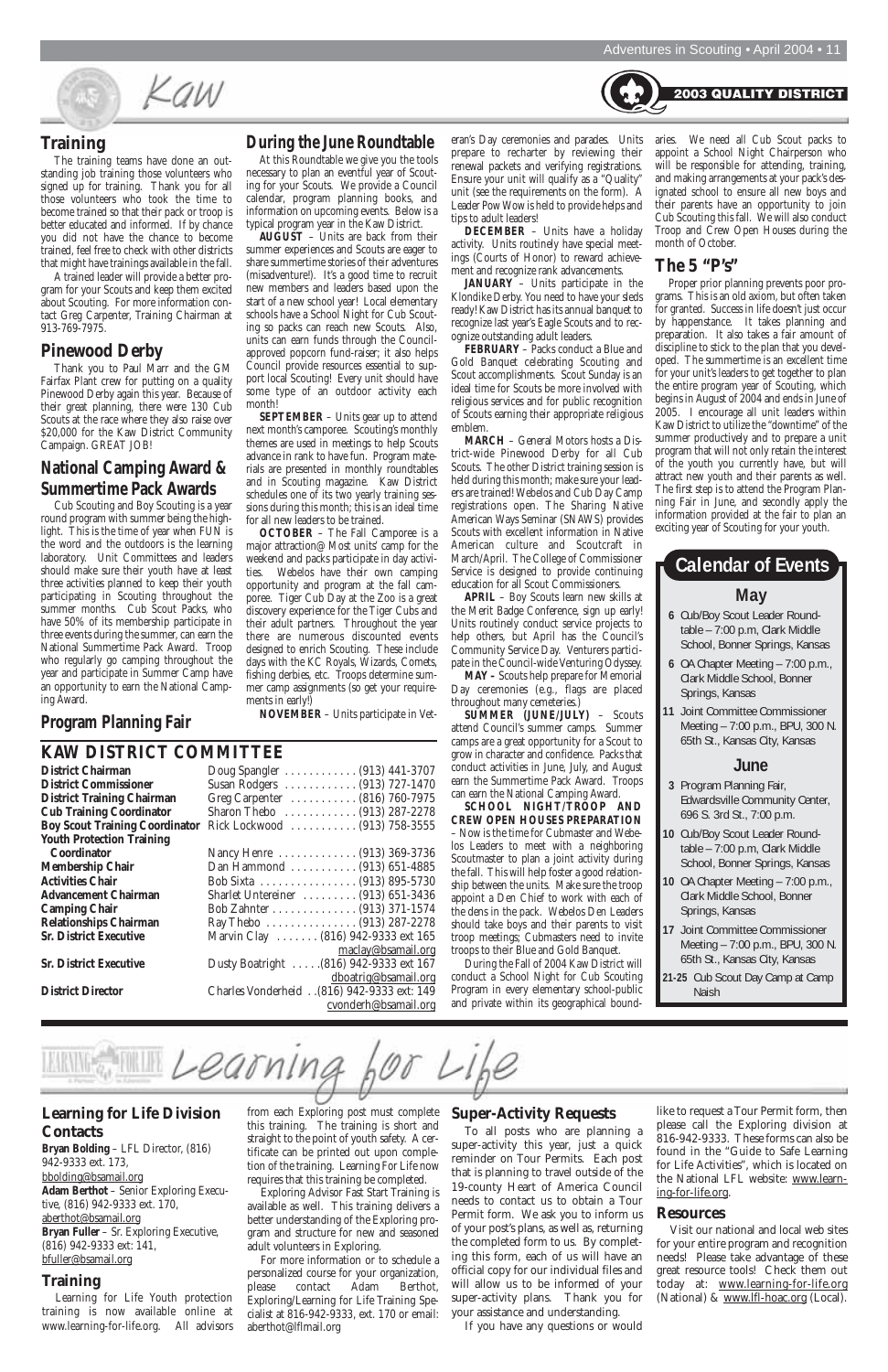# North Star

#### **Community Service Day**

Pelathe Scouts will used Community Service Day as an opportunity to continue offering our services to the areas food kitchens and pantries by making their Service Project Scouting for Food.

The Douglas County community depends on organizations like the Boy Scouts of America to support the needs of

those who are hungry, and not able to provide for themselves. Please plan on making your unit a part of next year's event.

Thanks go out to Mike McCurdy and the Pelathe District Activities Committee for their active involvement with organizing this year's district wide Community Service Day. We are all thankful to the efforts of everyone who volunteered in this year's event.

> *Unit Commissioner Pat Flavin, and Pelathe District Commissioner Jim Peterson hard at work at last year's Program Planning Fair educating unit leaders on Commissioners service, and the Pelathe District Commissioners team. Thanks to all of our unit leaders and Commissioners who help Scouting succeeded every day!*

### **2004 Pelathe District Operating Committee**

Pelathe

#### District Chairman John Scarffe . . 785-843-5175 / JScarffe@kuendowment.org **District Vice Chairman** Tom Sheely . . 785-842-9662 / t.sheely@sbcglobal.net (new) **District Commissioner** Jim Peterson . . . . . . . . . . . 785- 841-2044 / kupete@ku.edu **District Executive** Curtis Neal Harris . . . 785-979-1402 / charris@bsamail.org



Webelos Adult Leader Outdoor Training will be held at Naish Scout Reservation on May 7 at 6:00 p.m. to May 8 at 3:00 p.m. The cost of \$12.00 includes all meals and snacks. Please contact Course Director *Steve Vaughn* at 741- 3847 (jazz54bass@hotmail.com) or more information.

#### **Congratulations! Thanks and Welcome!**

**Dan Walstrom** was awarded the Scouter of the Month for outstanding service to the District for the month of March.

Let's welcome Hale Lentz as Camping Chairman of the Internationally Famous North Star District Committee.

We thank Jeff Cook who served as the Camping Chairman for a number of years. Great job, Jeff – we appreciate your efforts!!

Congratulations and thank you for all you do for the Scouts of your units, your North Star District, and your Council!!

### **Upcoming Training**

For more information on all the FUN, be sure to come to the District Roundtables or contact Camp Director *Jeff Tyler* (505- 2015; jstyler@kc.rr.com); Program Director Jill Cook (468-9232; jillc@kc.rr.com) or

In addition, here are some on-line training links:

- Youth Protection can be accessed via the HOAC website (you may need to use the 'alternate access' method on the page following this link): http://hoacbsa.org/Youth\_Protection.cfm
- Cub Scout Leader Fast Start training is found at: www.scouting.org/cubscouts/faststart/
- Boy Scout Leader Fast Start training is found at: www.scouting.org/boyscouts/faststart/
- Venturing Adult Fast Start training is found at: www.scouting.org/nav/enter.jsp?s=va

#### **District Garage Sale**

Bring your experience camping gear and old uniforms to the May Roundtable and consign or donate them. You will probably be able to find some bargains on things you need as well!! Wow, what a deal!! Find out more from *Mike Scarborough*.

#### **Webelos Woods**

The Webelos in your Pack have some great camping opportunities this summer, beginning with Webelos Woods on May 22-23 at the Kelsey Short Youth Camp at Smithville Lake. More information is available at the District Roundtable and on the District Website (http://hoac-bsa.org/North\_Star.cfm) or call *Steve Vaughn* at 741-3847. Hope to see you there!

#### **'Cubs on Expedition' Day Camp & Webelos Summer Seminar**

It is not too late to get your Cub Scout Pack registered for the 2004 District Day Camp 'Cubs on Expedition' - a celebration of the 200th anniversary of the Lewis and Clark Expedition. Bring your new Tigers through 2nd Year Webelos to this great event. They will have a great time with archery, BB guns, crafts, games and Scouting skills – all with a Lewis and Clark twist and designed to let them earn advancements while they have FUN!

> Pack 214 was selected to represent the Kansas City-St. Joseph diocese, then selected for the one of the 14 national awards from among the 4-state, 15 diocese Catholic Committee on Scouting's Region 9. KC-St. Joe CCS chair Joy Freeland presented the Gold Medallion to Pack 214 leadership at their Blue and Gold Banquet held Saturday, February 27th.

'Cubs on Expedition' will be June 7th through the 10th with Webelos Summer Seminar on Friday, June 11th – all at the Platte County Fairgrounds. We will be expanding the daily FUN schedule a bit and having Summer Seminar on Friday to allow for the Mic-O-Say 75th Anniversary Celebration the following weekend. There will be more information about Webelos Summer Seminar at the May Roundtable.

#### **2004 North Star District Committee**

| <b>District Chairman</b>         | Tom Lenz 816-426-2408                |
|----------------------------------|--------------------------------------|
| <b>District Commissioner</b>     | Russ Downing  816-587-2025           |
| Activities                       | John Burwell  816-891-6499           |
| <b>Advancement</b>               | John McBurney  816-781-6923          |
| <b>Camping</b>                   | Hale Lentz                           |
| FOS.                             | Michael Short 816-587-5170           |
| <b>FOS Family</b>                | Tom Lanio 816-454-5009               |
| <b>Membership</b>                | Brian Blake  816-746-6797            |
| NESA                             | Bob Whitaker 816-455-0021            |
| <b>Public Relations</b>          | Jeff Tyler 816-505-2015              |
| Relationship                     | Tom Barzee 816-734-8386              |
| <b>Special Needs</b>             | Colleen Chapman 816-453-0680         |
| <b>Training</b>                  | Richard Martin 816-781-9557          |
| <b>Youth Protection</b>          | Joni Glenn 816-781-7666              |
| <b>District Director</b>         | Jason Scott 816-942-9333 ext 169     |
|                                  | <u>jscott@bsamail.org</u>            |
| <b>Senior District Executive</b> | Matt Specht 816-942-9333ext166       |
|                                  | mspecht@bsamail.org                  |
| <b>District Executive</b>        | Jonathan Geiger 816-942-9333 ext 132 |
|                                  | jgeiger@bsamail.org                  |

District Executive *Jon Geiger* (942-9333; jgeiger@bsamail.org).

Did we mention that the Cubs would have FUN??

## **Friends of Scouting**

Has your unit had your FOS presentation? Let's get those last presentations completed and do our part for this program. If you have any questions, please call *Tom Lanio* (454-5009), *Jim Olshefski* (452-4450) or *Jon Geiger* (816- 942-9333) or see your Zone Chairman. We are doing very well on this year's campaign – but let's keep up the good work! Don't forget the free rank advancements if your unit achieves its goal.

## **In the Spotlight**

**Pack 214 Awarded Prestigious Gold Medallion**

Cub Scout Pack 214, sponsored by the St. James Knights of Columbus in Liberty, has been recognized as a 2004 recipient of the Gold Medallion Award presented by the National Catholic Committee on Scouting. The Gold Medallion Award program is established to identify and recognize the outstanding Catholic Cub Scout Pack, Boy Scout Troop, and Venturing Crew in each of the fourteen Episcopal Regions of the United States. It is also intended to promote the National Catholic Committee on Scouting initiative to increase Scouting units, youth members, and adult leaders. National Gold Medallion winners epitomize those units that excel at providing youth with quality programs including religious activities, religious emblems participation, outdoor activities, and special events that encompass the religious, vocational, and educational aspects of Scouting under Catholic auspices.

#### **Congratulations, Pack 214!**

Both photos left to right: Religious chair Ray Graskemper, St. James associate pastor Fr. Keith Branso, KC-St. Joe CCS chair Joy Freeland (not pictured in second photo), Cubmaster Alex Toye, incoming committee chair John Hoppenrath, COR Joel Mohr, past committee chair Mike Keiffer.

#### **Attention Retired**

Attention Retired Den Leaders, Cubmasters, or Scoutmasters! Are you looking to make a few extra bucks? The Heart of America Council has an opportunity for you. Currently

the North Star District has a Scoutreach Cub Scout Pack, Boy Scout Troop, and Venture Crew located at the Englewood Neighborhood Apartments. We are looking for interested people who will be PAID to be a Scout Leader. Interested candidates will work with at-risk youth as a Den Leader, Assistant Den Leader, Scoutmaster, Assistant Scoutmaster, or Crew Advisor. We are also looking for individuals to work as a Crew Advisor or Assistant Advisor for a Venture Crew at the Northwest Division of Youth Services on Barry Road. For more information on either position, please call *Matt Specht* at 816-942-9333 or mspecht@bsamail.org.

#### **May**

- **6** Roundtable, 7:00 PM, First Baptist Church & Commissioners Meeting, 1330 Kasold
- **7-9** Webelos Graduation Weekend, TBA
- **20** District Committee Meeting, 7:00 PM, Land Plan Engineering, 1310 Wakarusa Drive

#### **June**

- **3** Program Planning Fair, 7:00 PM, First Baptist Church, 1330 Kasold
- **7-11** Day Camp, Douglas County Fairgrounds
- **17** District Committee Meeting, 7:00 PM, Land Plan Engineering, 1310 Wakarusa Drive

## **Calendar of Events**

#### **May**

- **1-2** OA Induction Weekend #1, Naish Scout Reservation
- **6** District Roundtable, 7:30 p.m., Hillside Christian Church, 900 NE Vivion Rd. Youth Protection / Merit Badge Counselor / New Leader, Essentials Training. OA Chapter Meeting
- **7-8** Webelos Leader Outdoor Training, Naish Scout Reservation
- **11** District Committee Meeting, 7:30 p.m., North Cross United Methodist Church, 1321 NE Vivion
- **13** Commissioner Staff Meeting, 7:30 p.m., St. Luke's Presbyterian Church, 4301 NE Vivion
- **14** Bear Camp Fees due
- **14-16** OA Induction Weekend #2, Naish Scout Reservation
- **21** Webelos Camp Fees due
- **22-23** Webelos Woods, Smithville Lake. Please note date correction.

#### **June**

- **3** District Roundtable and Program Fair, 7:30 p.m., Hillside Christian Church, 900 NE Vivion Rd.
- **7-10** District Cub Scout Day Camp, Platte County Fairgrounds
- **8** District Committee Meeting, 7:30 p.m., North Cross United Methodist Church, 1321 NE Vivion
- **10** Commissioner Staff Meeting, 6:00 p.m., at Day Camp location, Platte County Fairgrounds
- **11** Webelos Summer Seminar, Platte County Fairgrounds
- **12** Mic-O-Say 75th Anniversary Celebration, H. Roe Bartle Scout Reservation

**Have a great summer!!**

## **Calendar of Events**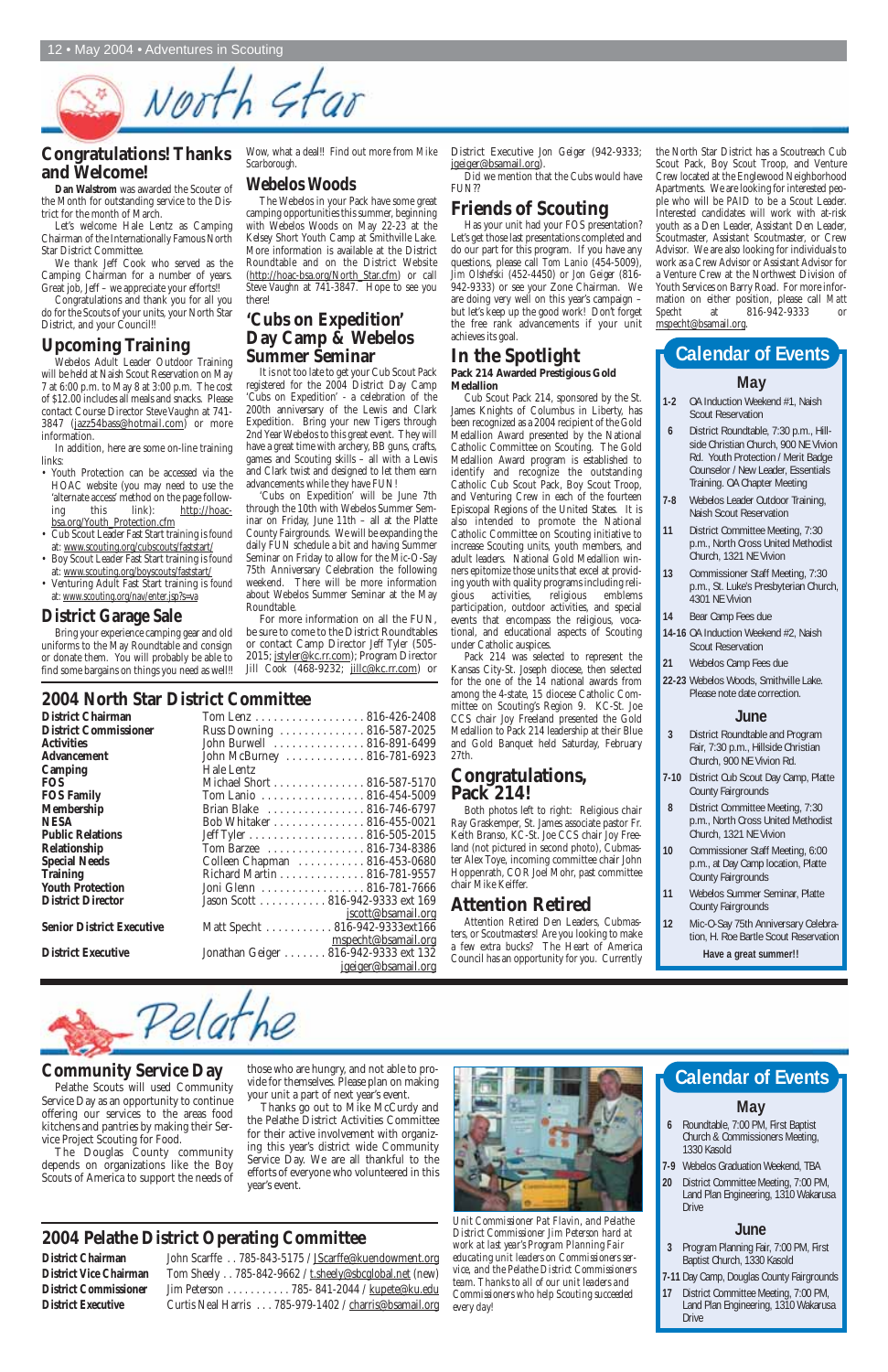#### **Day Camp**

This year's Big Muddy District Day Camp will be held at the Richmond City Lake, located between the High School and the Middle School in Richmond, MO. If you are not yet signed up, it's not too late; but please sign up as soon as possible. You and your Cub Scouts will not want to miss out on this great event! Attendance at Day Camp excites the boys and helps keep them active for another year. We have a great Day Camp staff this year with Jesse Woods serving as Director and Alan Boydston as Program Director. A lot of hours go into planning a quality program for Day Camp, so let's show our support for Jesse, Alan, and the rest of the staff by getting your boys registered to go to camp this summer! If you have any Questions, Call Grant Dealy at 1- 800-776-1110 and he will be happy to help you!!

#### **Family Friends of Scouting**

This year has been even a bigger success than last year on the Family side of Friends of Scouting. The family campaign reached 100% before April 1st this year; the fastest it has ever been done. Thanks to all of you who have already given. To those of you who have not and would like to, please consider a gift of \$130, the cost to support one scout for one year in the scouting program. Any amount is helpful and appreciated. If you have not had the opportunity to give, please contact Grant Dealy at 1-800-776-1110 or gdealy@bsamail.org.

### **Spring Recruitment**

Recruiting new scouts is a year round process. We concentrate on membership in the fall, but this does not mean that boys can't join during the rest of the year. In order to help reach year end requirements for Quality District, a bench mark; Chief Scout Executive's Winner's Circle requires us as a district to have a 2% growth in units and to register one more boy in each program than we did a year ago. Spring recruitment not only brings new boys into the program, but

it also helps us bring back boys who may have become inactive at the end of last year. It may only take an invitation to these boys for them to rejoin the program.

## **Big Muddy District Committee**

**District Chairman District Commissioner FOS Chairman Membership Chairman Activities Chairman Advancement Chairman Camping Chairman Training Chairman District Executive** 

| Jim Winningham (660) 259-4725                            |
|----------------------------------------------------------|
|                                                          |
|                                                          |
|                                                          |
| Edward Gooseman  (816) 934-6316                          |
|                                                          |
| Grant Dealy (816) 942-9333 ext: 156 / gdealy@bsamail.org |

#### **May**

- **4** Roundtable 7:30 p.m. Lexington United Methodist Church
- **6** District Committee Meeting 7:30 p.m. Sprint warehouse, Lexington
- 
- **12** Commissioner's Meeting 7:30 p.m. Martens home; Richmond, Mo

#### **June**

## **KEEP THIS INFO CLOSE! District Commissioner** Ray Morrison . . . . . . . . . . . . . . . . . 913 764-4107 **District Vice-Chair** Keith Sickendick . . . . . . . . . . . . . . . 913 685-1870

- **1** Program Planning Fair 7:30 p.m. Lexington United Methodist Church **9-11** Cub Scout Day Camp; Richmond City Lake, Richmond
- **10** District Committee Meeting 7:30 p.m. Sprint warehouse, Lexington
- **16** Commissioner's Meeting 7:30 p.m. Martens home; Richmond, Mo

#### **IMPORTANT PHOME NUMBERS TO ANSWER YOUR QUESTIONS District Chairman**

| <b>District Commissioner</b>        |
|-------------------------------------|
| <b>District Vice-Chair</b>          |
| <b>District Training Chairman</b>   |
| <b>District Camping Chairmar</b>    |
| <b>District Activities Chairman</b> |
| <b>District Membership</b>          |
| <b>Boy Scout Roundtable</b>         |
| <b>Cub Roundtable</b>               |
| <b>Venturing Roundtable</b>         |
| <b>District Executive</b>           |

## **Calendar of Events**

#### **2004 District Pinewood Derby**

On March 6th 75 boys representing 26 packs participated in the 3rd annual Red-Tailed Hawk Pinewood Derby. It was an exciting fun day of racing and it when the checkered flag flew the finalists were as follows.



**1st:** Jason Messner **2nd:** Martin Grant **3rd:** Blake Bruning **4th:** Danny Ramsey **5th:** Zachary Case **6th:** Andrew Owings



A special thanks to Cub Scout Pack 3425 for sponsoring the event again this

Red-Tailed Hawk

year. They provided the manpower, set-up and a truly outstanding 6-lane aluminum state of the art track. Also thanks to the Blue Valley Baptist Church for providing us a place to have the derby.

#### **'Cubs on Expedition,' 2004 Day Camp**

Day Camp will be the week of June 14th thru 18th at Lewis-Young Park in Louisburg. Jeff Turner (camp director) and Traci Symon (program director) are preparing diligently to ensure a quality summer program for the Cub Scouts. If you are interested in serving on staff where the "real fun" takes place please contact *Jeff Turner* at 913 851-0747 or tj0099@kc.rr.com for further information.

Walking Leader training will be held at Lewis-Young Park on the 5th of June. At that time all walking leaders will receive all the final info and take a tour of the camp.

#### **2004 District Awards Dinner**

The red carpet was rolled out on February 28th at the Stanley Presbyterian Church for the annual awards dinner. Over 150 folks were in attendance and enjoyed a wonderful dinner, fellowship, and the recognition of outstanding adult leaders and young men who obtained Eagle in 2003. A special thanks to the two key gentlemen who made this event possible and successful, Gene Lamb and Ernie Lunsford.

**Award of Merit:** Anita Guernsey, Paul Alters, Keith Sickendick **Outstanding Spouse:** Jane Jones

**Outstanding Chartered Organization Rep:**

Kathy Eskeberg **Outstanding Cub Committee Chairman:** Alison Ticknor

**Outstanding Cubmaster:** Jeff Turner, Eirene Oliphant, Jerry Robison **Outstanding Den Leader:** Tracey Balkenbusch, Sheri Monaldo **Outstanding Webelos Leader:** Julie

Kantz

**Outstanding Cub Committee Member:** Steve Baranowski

**Outstanding Boy Scout Committee Chairman:** Larry Brumleve, Scott Wohlford, Stu Conrad, Mark Towster **Outstanding Assistant Scoutmaster:** Scott Tobias, David Richards, Allen Robertson

**Outstanding Boy Scout Committee** Member: Nancy Chapman, John Sleezer, Tom Bundy, Jeanne Schantell **Outstanding Venture Crew Advisor:**

Natalie Neal **Outstanding Commissioner:** Dick

Grzenda

**Distinguished Commissioner Award:** Dave Weerts, Steve Ward, Stan Lloyd

#### **2004 Friends of Scouting**

Congratulations to all of the units who have currently achieved their goal and earned the free rank advancement incentive. **3123, 783, 3200, 784, 3783, 85, 3785**.

#### **Stay in the Loop of Communication**

Are you receiving all of the latest and greatest information regarding the Red-Tailed Hawk district and Heart of America Council? There are numerous ways to acquire current Scouting info, such as the

| Keith Sickendick  913 685-1870  |
|---------------------------------|
|                                 |
|                                 |
|                                 |
| Nancy Chapman 913 829-0366      |
|                                 |
| Dan Wohlford 913 768-7158       |
|                                 |
| Jason Ballew  816 942-9333 x182 |
|                                 |

a Mud

#### **May**

- **6** Roundtable, 7:00 PM at College Church of the Nazarene, Family Life Center
- **13** Commissioners Meeting, 7:30 PM at MNU Library
- **18** District Committee Meeting, 7:00 PM at Advent Lutheran Church
- **20** Eagle Board of Review, 6:30 PM at St Thomas Apostalic Church
- **22-23**Webelos Woods at Cedar Lake

#### **June**

- **3** Program Planning Fair, 7:00 PM at First Baptist Church of Olathe
- **10** Commissioners Meeting, 7:30 PM at MNU Library
- **14-18**Cub Scout Day Camp at Lewis-Young Park in Louisburg
- **15** District Committee Meeting, 7:00 PM at Advent Lutheran Church
- **24** Eagle Board of Reviews, 6:30 PM at St Thomas Apostalic Church

### **Calendar of Events**

district email group, district website, council website, monthly Roundtables and this newsletter. Please share these communication avenues with the leaders in your unit:

**RTH Email Group:** To subscribe email Dave Weerts at bsaeagle75@yahoo.com **RTH District Website:** www.eaglescout.org/RTH/

**HOAC Website:** www.hoac-bsa.org

RTH Roundtable Generally occurs the 1st Thursday of every month at College Church of the Nazarene, Family Life Center.

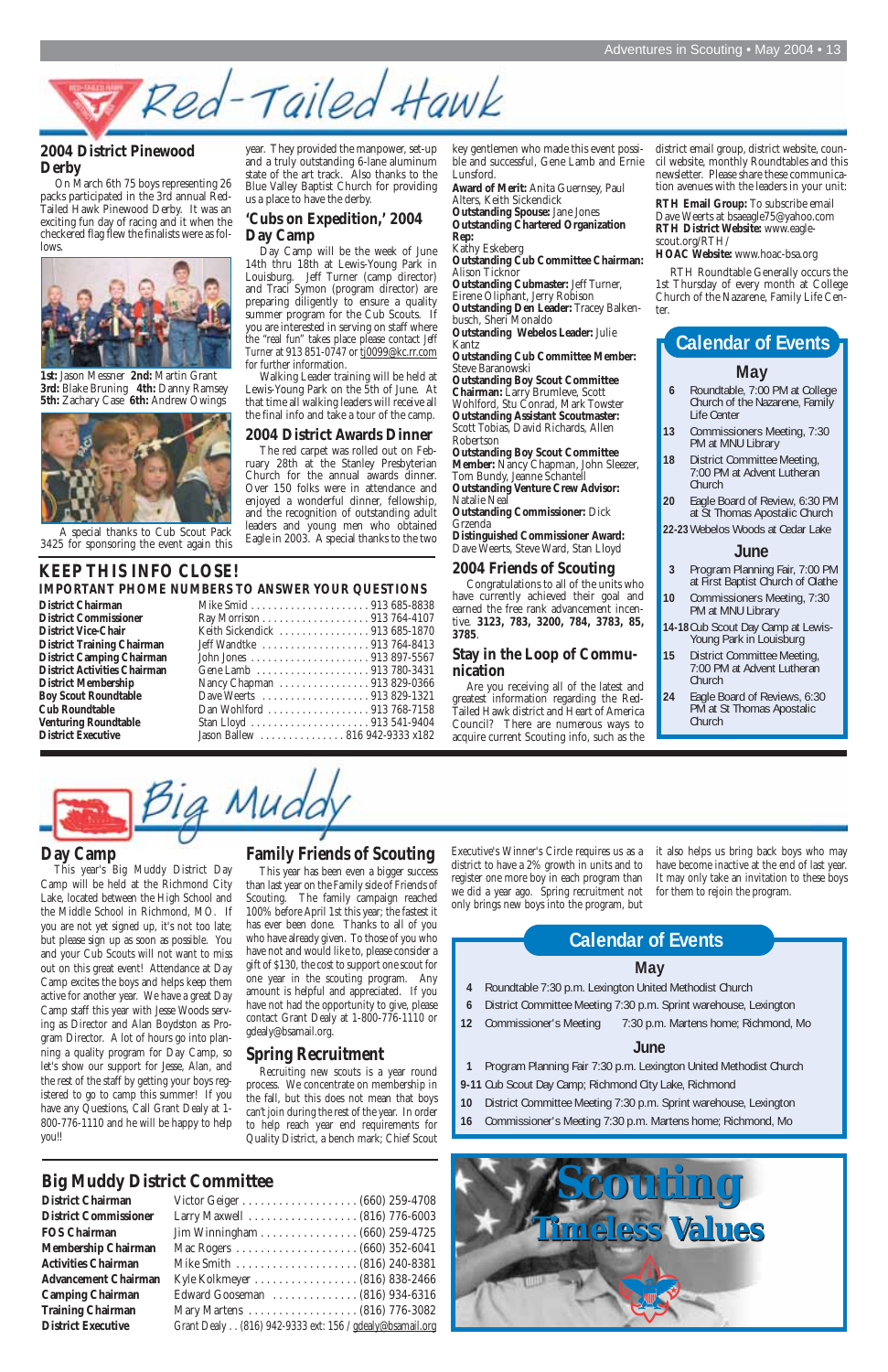#### **2004 Friends of Scouting**

The victory date is almost here. May 12th is the date. The districts's overall goal of \$195,000 is in our sights. With just a few follow up phone calls, The Thunderbird District plans on completing our goal. Thank you to all who has supported the Friends of Scouting program. Remember, "Friends of Scouting" is a key element in the financing of our Council and it's programs. Let's make sure that the Thunderbird District completes its goal on time and goes above and beyond the call of duty.

Contact *David Riker* at 816-942-9333, ext 174 to check on the status of your unit achieving free rank. It is not too early to start planning your dates for the 2004- 2005 Friends of Scouting presentations.

#### **Thunderbird Web Page**

The Thunderbird web page is now up and running. Training dates and registration forms to district event information are all available at www.hoac-bsa.org. Click on the Districts tab and then Thunderbird to view the pages.

#### **Training**

The Thunderbird District has had successful spring training. Watch for dates to come in the fall to get your newly recruited leaders trained at their position. Way to go Kelsie and the rest of your team for providing the district with the knowledge to keep scouting growing.

#### **Day Camp**

Thunderbird's Day Camp will be held on June 21-25 at James A. Reed Conservation Area. We will be located at the archery range. This years theme is a "Cub Expedition." Many new and exciting programs will be available this year. The conservation department is going to be a big help this year and they are very excited to have Day Camp out there. Day Camp now costs \$60 to attend. Any new cub scout recruited after April 21st that goes to day camp will only pay the \$45 fee. Make sure to have your Cub Scout invite their

friends to join cub scouts so that they can also attend day camp and enjoy the fun. If you are interested in being on staff, please contact *David Riker* at the council service center at 816-942-9333 or driker@bsamail.org.

2003 QUALITY DISTRICT

#### **Spring Recruiting**

Make sure that you are planning a fun filled summer so that you can recruit new cub scouts and boy scouts this month. You are more likely to lose any newly recruited scout if there are no activities for them to do over the summer. Cub leaders make sure to recruit those Kindergartners. As of June 1st they are eligible to become a Tiger Cub. If you have questions about spring recruitment contact your district executive.

## **2004 Thunderbird District Committee**

| <b>Chairman</b>                  | David Frantze 816-691-3181        |
|----------------------------------|-----------------------------------|
| <b>Commissioner</b>              | Roger Mantony  816-537-4761       |
| Vice-Chairman Program            | Myrna Frost 816-936-5268          |
| Vice-Chairman Support            | Lester Ham 816-777-5006           |
| Activities                       | Barbara Lalk 816-356-6963         |
| <b>Advancement</b>               | Mark Grant  816-358-0612          |
| Camping                          | Larry Overfield 816-358-1022      |
| <b>Membership</b>                | Cindy Cone 816-318-0325           |
| <b>Special Needs</b>             | Barbara Shaffer 816-763-3226      |
| <b>Training</b>                  | Kelsie Clark  816-430-5654        |
| <b>Relationships</b>             | Cindy Cone  816-318-0325          |
| <b>District Director</b>         | Roger Hoyt rbhoyt@bsamail.org     |
|                                  | 816-942-9333, ext 146             |
| <b>Senior District Executive</b> | David Riker driker@bsamail.org    |
|                                  | 816-942-9333, ext 174             |
| <b>District Executive</b>        | Chad Wyancko cwyancko@bsamail.org |
|                                  | 816-942-9333, ext 162             |

Thunderbird **Trucyles** 

**KEEP THIS INFO CLOSE!**

**IMPORTANT PHONE NUMBERS TO ANSWER YOUR QUESTIONS**

| <b>District Chair</b>        |                                |
|------------------------------|--------------------------------|
| <b>District Commissioner</b> |                                |
| <b>Activities Chair</b>      |                                |
| <b>Membership Chair</b>      |                                |
| <b>Advancement Chair</b>     |                                |
| <b>Camping Chair</b>         |                                |
| <b>Training Chair</b>        |                                |
| <b>Venturing</b>             |                                |
| <b>Boy Scout Roundtable</b>  |                                |
| <b>Cub Scout Roundtable</b>  |                                |
| Day Camp Director            | Michelle Magee  (913) 677-3647 |
|                              |                                |

Council and Trailhead District contact information @ (816) 942-9333

|                          | Rob Gilkerson, District Executive ext. 178 <u>rgilkers@bsamail.org</u> |
|--------------------------|------------------------------------------------------------------------|
| <b>Council Website</b>   | www.HOAC-BSA.org                                                       |
| <b>Trailhead Website</b> | www.HOAC-BSA.org/Trailhead.cfm                                         |

#### **May**

- **1-2** Webelos Leader Outdoor Training Troop 300 Scout Cabin, 9:30am Sat.-12noon Sun., Pleasant Hill, MO
- **4** District Roundtable 7:30 pm, Hickman Mills High School, 9010 Old Santa Fe (SW of 87th and Blue Ridge), Kansas City, MO
- **4** Youth Protection Training 7:00 pm / Merit Badge Counselor Training / O.A. Chapter 5 meeting
- **8** Venture Leader Training, Troop 300 Scout Cabin, Pleasant Hill, MO 8am 4pm
- **11** Commissioners Meeting 7:30 pm, Council Service Center
- **13** District Committee Meeting 7:00 pm, Our Lady of Presentation, Lee's Summit, MO

#### **June**

- **1** District Roundtable 7:30 pm, Wallace Park Pavillion, Belton, MO, June Program Fair
- **8** Commissioners Meeting 7:30 pm, Council Service Center
- **21-25** Thunderbird Day Camp, James A. Reed Archery Range, Lee's Summit, MO

Trailheac



## **Calendar of Events**

**Congratulations to Packs 3348, 3383, 3254, 3259 and Troops 92, 483, 449, 781, 251 who have hit their 2004 Friends of Scouting Goal!!!!**

#### **'Cubs on Expedition,' Day Camp 2004**

Day Camp this year will run from June 7-10. It is not too late to sign up. This will be an exciting Trailhead Day Camp as we explore Lewis-Young Park, near Louisburg, KS. Register now; with all the great events and activities planned for the "Cubs

on Expedition", how could you not attend? If you are interested in helping out with staff, please contact Michelle Magee. Come join the fun. For more information you can reach *Michelle Magee* at 913-677- 3647, or *Rob Gilkerson* at 816-942-9333.

#### **Let's Put Our Hands Together For This Year's Pinewood Derby Winners**

Metcalf South Mall became the racing track for this year's Trailhead Pinewood Derby. The entire day was filled with fun, excitement, and anticipation. We had 64 racers representing 22 Packs. A special thanks goes out to the 2004 Pinewood Derby Staff and congratulations to everyone who participated. You are all winners! 1st Place Winner – Nathan Hansen, 3010

2nd Place Winner – Evan Rice, 3383 3rd Place Winner – Jake Caldwell, 3197

#### **Summer then Fall**

Now is the time to make sure that you are working on your plan for this fall. Do you have all of your leaders in place? Do you know what activities you are planning? You can always count on Trailhead fall training to get those new leaders going on the right path.

#### **Trails End Popcorn**

It is time to start thinking about will be your units Popcorn Chair. This is a great fundraiser that has no out of pocket expense and no extra inventory after your done. For more information contact: *Rob Gilkerson* at 816-942-9333.

#### **Fall School Night**

Please reserve July 27th at 7pm this will be the 2004 fall recruitment training. You will learn how to recruit all your boys and just as important all of the great leaders

- **1** New Leader Essentials Training, Youth Protection Training, Cub Scout Job Specific
- **6** Roundtable, Eagle Scout Project Review, Order of the Arrow Chapter, Merit Badge Counselor Training – 7pm – Christ Church, 91st & Nall
- **13** Commissioner's Mtg. 7:30 p.m. –

Valley View Methodist, 95th & Antioch

## **May Calendar of Events**

- **13** District Committee Mtg 6:30p.m. - Valley View Methodist, 95th & Antioch
- **20** Eagle Board of Review LDS Church (130th and Wornall) – 7:30 p.m.

#### **June**

- **3** Roundtable (Program Fair)
- **3** Eagle Scout Project Review, Order of the Arrow Chapter, Merit Badge Counselor Training
- **7-10**Cub Scout Day Camp Lewis-Young Park, Louisburg, KS
- **10** Commissioner Meeting
- **12** Mic-O-Say 75th Anniversary
- **17** Eagle Board of Review

#### **ADVENTURES IN SCOUTING**

Published January, February, March, April, May, June/July, August, September, October, November/December by the Heart of America Council, Boy Scouts of America. Mailed without charge to all Cubmasters, assistant Cubmasters, den leaders, den leader coaches, Tiger Cub den leaders, Webelos leaders, Scoutmasters, assistant Scoutmasters, Team Coaches, Explorer Advisors, assistant Explorer Advisors, Venturing crew leaders, unit chairmen, chartered organization representatives, district committee, all commissioners, all board members, and can be found on our website, www.hoac-bsa.org

> **TREASURER** Stephen M. Clifford

**LEGAL COUNSEL** David A. Fenley

**COUNCIL COMMISSIONER** Richard T. Boeshaar

**SCOUT EXECUTIVE** James J. Terry, Jr.

**EDITOR** Lori Gooding

#### **PRESIDENT**

John D. Hunkeler, MD

#### **VICE PRESIDENTS**

Clifford W. Illig Thomas J. McCullough David J. Zimmer E. Frank Ellis Charlie Tetrick

needed to run your program for the next year. It is extremely important that every Pack send the fall recruitment chair to this meeting.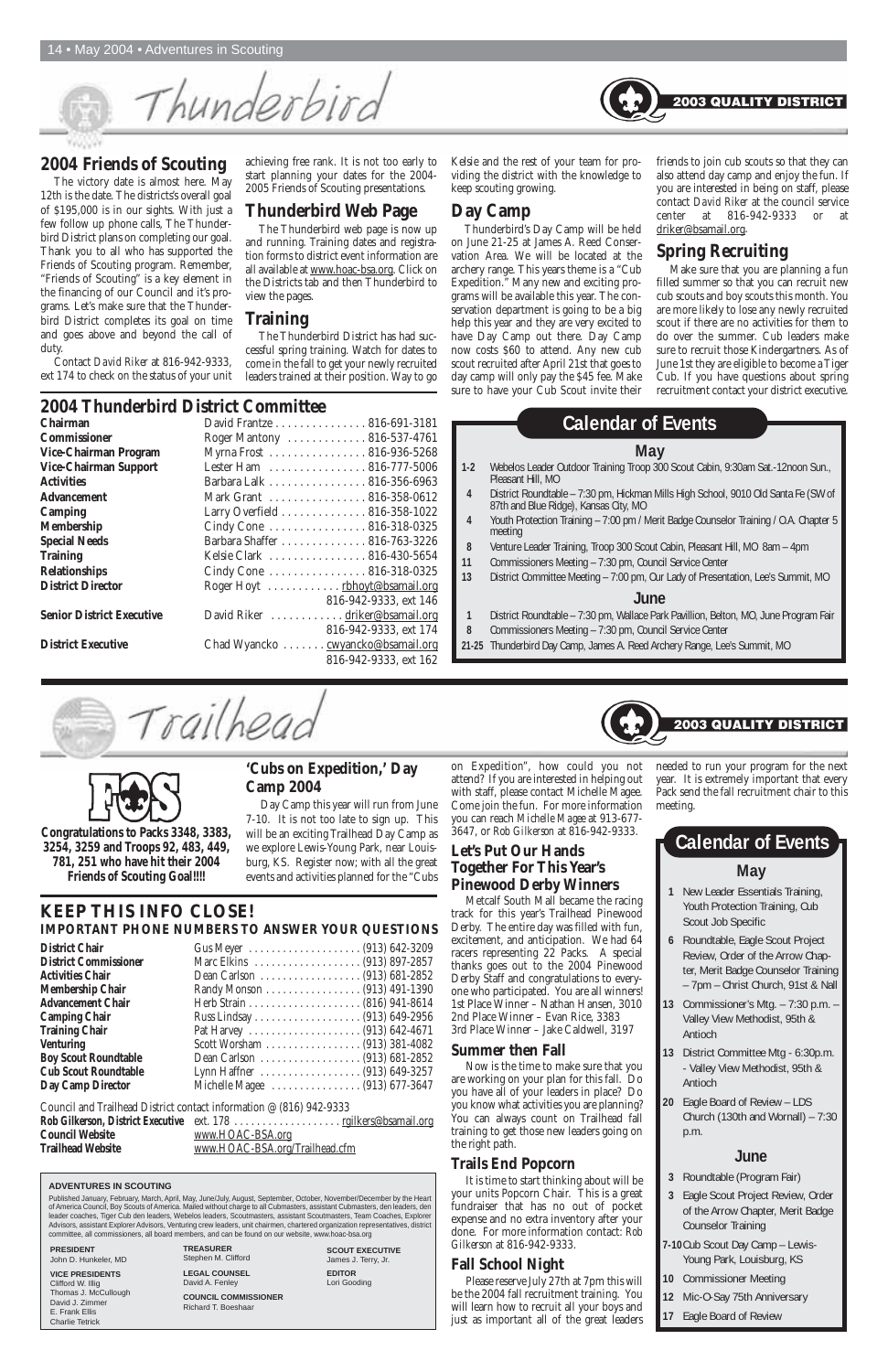Trails West

#### **2004 Trails West Cub Scout District Camporee Day Camp "Cub Expedition"**

"Go west young man! Go west!" Old Horace must have heard about the 2004 Trails West District Day Camp. This year's theme is "Cub Expedition," so dust off those coonskin hats, hitch up the wagons, and blaze a trail to the Timber Ridge Adventure Center, in western Olathe, KS, June 14th through the 17th 2004. Remember, attending Day Camp helps boys stay interested in Cub Scouting over the summer when many packs do not hold regular meetings and activities. It also helps meet the need for summer programs that provide youth with engaging activities within a safe environment! Day Camp is open to all Cubs, Tigers through Webelos. Day Camp Staff members are available to come to your Pack meeting, Blue & Gold Dinner, or any other Cub Scout gathering to provide a presentation on Day Camp. Please contact *Shawn Hudson* at (913) 254-9548 or e-mail sais4@comcast.net. If you are interested in serving on our 2004-Day Camp Staff, there are still positions open!

The third annual Trails West District Camporee is now in the history book and it will go down as a weekend of great scouting fun and incredible spring weather. The weekend started Friday April 2nd in the North Meadow of the Naish Scout Reservation. Spirits were high with the great weather forecasted for the weekend and it did turn out to be great camping under a full moon all weekend long. Saturday started with a great trails to First Class put on by all the units to help the new boys learn scouting skills and get a jumpstart on what they will need to complete the First Class badge. The highlight of the day for many was the troop catapult competition. The event was won by troop 83 but all the troops that participated did a great job and learned some valuable scouting skills by competing in this event. The evening ended with a night compass course that tested even the skills of veteran scouts and was won by a patrol from troop 88.

The scouts and scouters would like to take this time to thank all the staff and leaders that helped make the Camporee a success but especially to Shawn Hudson for acting as the event chair and setting up the camporee

#### **Friends of Scouting 2004**



All units need to be signed up for their Friends of Scouting presentation by now. Remember, free rank advancement to all units upon reaching their Friends of Scouting Unit goal and Participation Goal to December 31st, 2004. For more information or questions, please contact *Alan J Sanders* at the Council service center or call *Marlene Bean*, our 2004 Family Friends of Scouting Chairman at (913) 782-3279. We, as the Trails West District have the opportunity to show our support to the Scouting Program. Friends of Scouting is such a vital part of our program in its help to support our leaders in their needed training, preserving both the Naish and Bartle Reservations that we all enjoy year after year, and that needed help for camp, uniforms, or registration fees for those that may need a little help.

**2003 QUALITY DISTRICT** 

#### **Trails West District Spring Round-Up**

Does your pack need more boys? Do you want to get into your school and talk to the Kindergartners about the chance to join Cub Scouts this spring? If you have answered yes to any of these questions now is the time to call *Alan J Sanders* at (816) 942-9333 or *Keith Neuman* at (913) 451-8362. This spring is a great time to bring new boys and leaders into your unit for all the fun of scouting. It is also possible for the new boys to attend camp and help your unit earn the summer time pack award.

**District Leadership**

| District measurement                       |                                    |
|--------------------------------------------|------------------------------------|
| <b>District Chairman</b>                   | Ed Hedges 913-768-1420             |
| <b>District Commissioner</b>               | Geoff Mildenhall 913-859-0506      |
| <b>District Membership Chair</b>           | Keith Neuman 913 541-8362          |
| <b>District Advancement Chair</b>          | Ellen McGurk 913-780-1577          |
| <b>District Eagle Chair</b>                | Charles Wunsch  913-492-5878       |
| <b>District Training Chair</b>             | Joe Ogilivie 913-492-3880          |
| <b>District Activities Chair</b>           | Dave Elsey  913-829-4594           |
| <b>District Camping Chair</b>              | Shawn Hudson 913-254-9548          |
| <b>District Family Friends of Scouting</b> | Marlene Bean 913-782-3279          |
| <b>Cub Scout Roundtable</b>                | Dee Creath  913-764-0395           |
| <b>Boy Scout Roundtable</b>                | Doug Strieby 913-764-0547          |
| <b>District Director</b>                   | Alan J Sanders 816-942-9333 ex 158 |

#### **Take the Boys to Camp**

Summer is right around the corner and now is the time to make sure that all your boys have the opportunity to go to summer camp. The Heart of America Council runs a wide range of camp programs for the bots of the Lone Bear District. The District Day Camp for Cub Scouts will be held from July 26-30 at Artesian Park in Clinton. Boys will also be able to attend camp at Bartle Scout reservation and at Theodore Naish Scout reservation. For more information about the Camping opportunities available please contact *Phillip Brockland* @ 1- 800-776-1110.

#### **Community Service Day**

Units all over the Lone Bear District Participated in the Council Good Turn Project this year. Many projects were completed and with great success! Giving back to our communities is one of the most important aspects in Scouting. Special thanks to all those who participated and to Jerry Post for organizing the event.

#### **Friends of Scouting**

We are currently wrapping up the 2004 Friends of Scouting Campaign. Thanks to all who offered their support this year. Special thanks to Erica Collins and Gary Cover who's had work and

efforts have gotten us closer and closer to our goal with each passing day. Still have Cards to turn in? Contact *Phillip Brockland* @ 1-800-776-1110.

#### **Membership**

Our spring recruiting drive is coming to an end. If your unit has not yet held a recruiting event now is the time to do so. Arrange a spring recruitment event through your school, Church or Community Center. Make sure to invite all prospective new members to take part in your units spring and summer time activities. Thanks to all of those who have helped with the effort. Please make sure that all new boys have been registered with the council before they head off to camp!

#### **Roundtable Meetings**

If you have not made it to the Lone Bear Districts Roundtable, you are missing out. Come the first Tuesday of every month and participate in the planned activities and share ideas with fellow Scouters from the Lone Bear District. Kathy Cooper always has exciting programs planned for the Boy Scout Leaders. Tammy Kjos and Pamela Olive are bringing fresh ideas to the Cub Scout leaders. Come, Participate and see what you can do to improve your program!

| Chairman                    |                                    |
|-----------------------------|------------------------------------|
| <b>Commissioner</b>         | Randy White (H) 660-687-5694       |
| <b>District Executive</b>   | Phillip Brockland (W) 800-776-1110 |
| <b>Membership</b>           | Erica Collins (H) $660-747-2847$   |
| <b>Training</b>             | Steve Higgins (H) 660-429-6911     |
| <b>BS</b> Roundtable        | Kathy Cooper (H) 660-647-5868      |
| <b>CS Roundtable</b>        | Cheryl Gard (H) 660-429-4338       |
| <b>Advancement</b>          | Mark Koehn (H) 816-550-6935        |
|                             | Mike Morales  (H) 660-885-3702     |
| Camping                     | John Gaston (H) 816-297-2216       |
| <b>Special Needs</b>        | Bob Straw (H) $660-885-6336$       |
| <b>Activities</b>           | Jerry Post (H) 660-747-0600        |
| <b>Marketing</b>            | Sherral Giles  (H) 660-647-3744    |
| <b>OA Chapter Advisors</b>  | Richard Miller (H) 660-747-6146    |
|                             | Mike Foster (H) $660-747-2581$     |
| <b>Religious Activities</b> | Father Tom Hermes H) 660-885-4523  |

**2004 DISTRICT COMMITTEE Commissioner District Executive 18** District Committee Meeting Clinton Scout Center

#### **Membership BS Roundtable CS Roundtable** Advancement

#### **May**

- **6** Roundtable, Center of Grace, 520 S Harrison, Olathe, 7PM
- **11** District Committee Meeting, Center of Grace, 520 S Harrison, Olathe, 7PM
- **18** District Commissioner Meeting, Center of Grace, 520 S Harrison, Olathe, 7PM
- **20** Eagle Board of Review, Jesus Christ Church of LDS, 7845 Allman, Lenexa, 6:30PM (Please arrive 15 min. early)

#### **June**

- **3** Roundtable/Program Planning Fair, Center of Grace, 520 S Harrison, Olathe, 7PM
- **8** District Committee Meeting, Center of Grace, 520 S Harrison, Olathe, 7PM
- **15** District Commissioner Meeting, Center of Grace, 520 S Harrison, Olathe, 7PM
- **17** Eagle Board of Review, Jesus Christ Church of LDS, 7845 Allman, Lenexa, 6:30PM **(Please arrive 15 min. early)**

Lone Bear

### **Calendar of Events**

#### **May**

- **1** District Pinewood Derby. Clinton Scout Center
- **4** Roundtable Clinton Scout Center
- **11** Commissioners meeting Smiths Restaurant, Collins MO

#### **June**

- **1** Roundtable "Program Fair" Youth Protection and Cub Day Camp walking leader Training
- **12** Mic-O-Say Tribal Feast

#### **Calendar of Events**